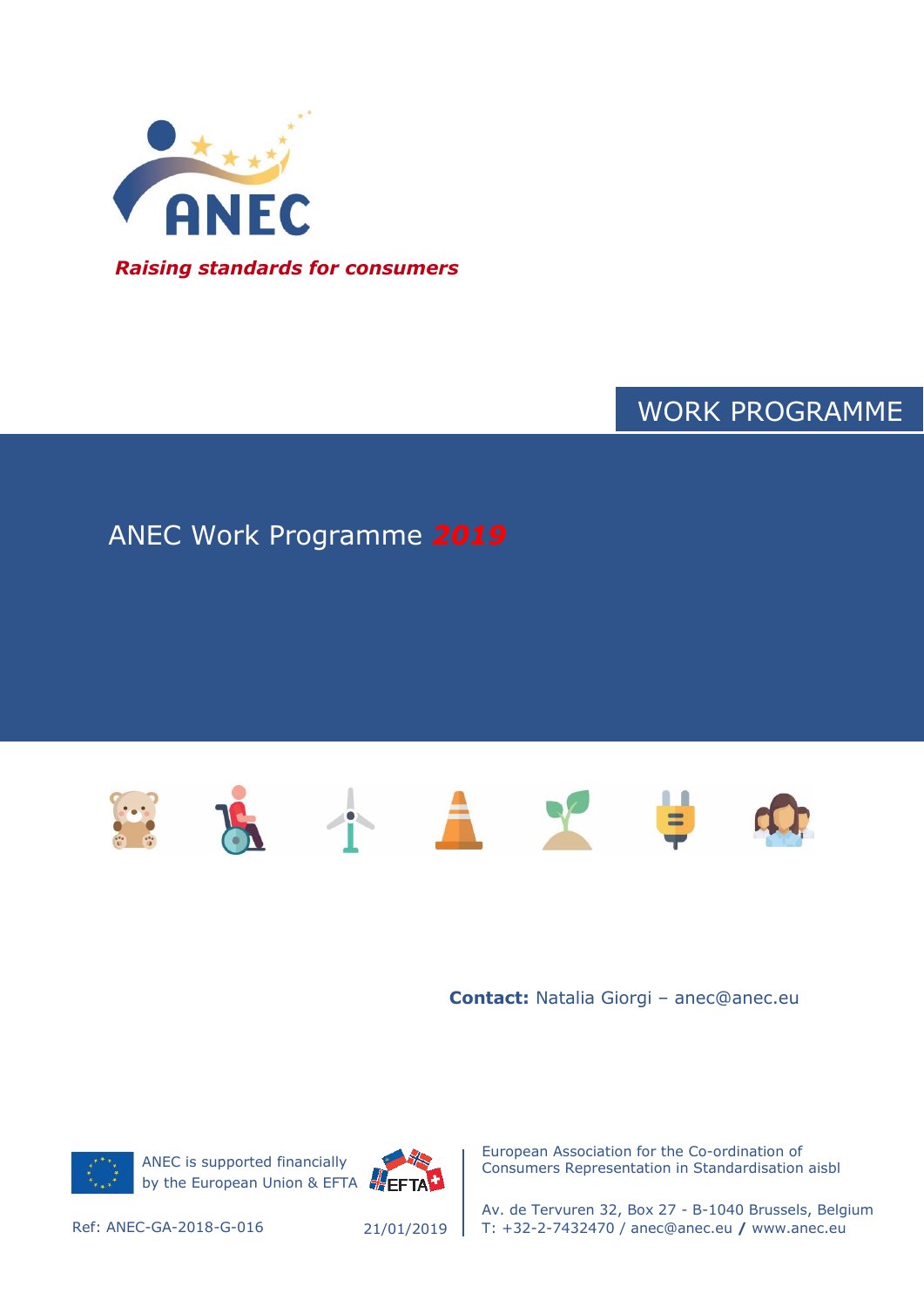

# **CONTENTS**

| 2. ANEC contribution to Implementation of Regulation (EU) 1025/2012  4     |
|----------------------------------------------------------------------------|
|                                                                            |
| 4. Training of consumer experts and consumer representatives 8             |
| 5. Participation in CEN and CENELEC technical and corporate governance 8   |
|                                                                            |
|                                                                            |
| 8. Strengthening the framework for the safety of consumer products 10      |
| 9. Governance of ANEC and collaboration in the decision-making process  10 |
| 10. Communications, Events & Dissemination of information 13               |
|                                                                            |
|                                                                            |
|                                                                            |
|                                                                            |
|                                                                            |
|                                                                            |
|                                                                            |
|                                                                            |
| 8. ANEC technical studies & technical subcontracting  36                   |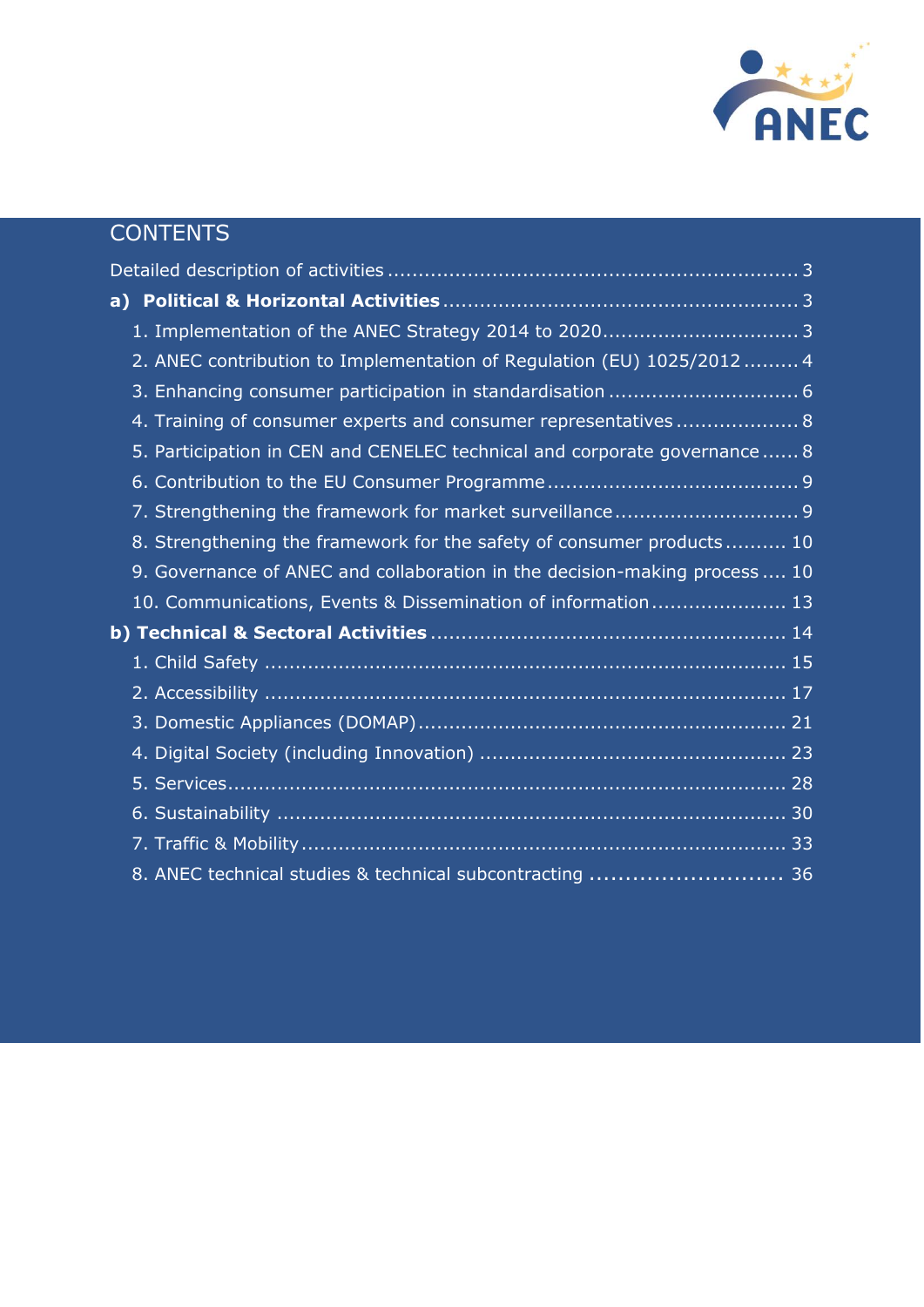

# <span id="page-2-0"></span>Detailed description of activities

# <span id="page-2-2"></span><span id="page-2-1"></span>**a) Political & Horizontal Activities**

## **1. Implementation of the ANEC Strategy 2014 to 2020**

*General objective: Improved consumer protection and welfare through standardisation*

In June 2013, the ANEC General Assembly adopted a Strategy for 2014 to 2020<sup>1</sup> as the framework for activities of the association, following a public comment phase. It is intended to achieve the ANEC Vision 2020:

- *A sustainable Europe where the health, safety and well-being of consumers is paramount, where goods and services are accessible, fit for purpose and in compliance with legislation and standards;*
- *A European Standardisation System in which the consumer interest is not only represented in standards work that will affect consumers but is influential, innovative and key in decision-making;*
- *A Europe where consumer engagement is achieved at national and European level, with balance between consumer and business interests;*
- *A balance between legislation and standardisation that ensures the highest levels of protection and welfare for all European consumers, regardless of age or ability.*

The Strategy is supported by 10 strategic objectives and implementation is intended to be achieved through annual action plans, adopted by the General Assembly and managed on its behalf by the Steering Committee as the Board of the Association.

The ANEC Rolling Action Plan 2018 was adopted by the ANEC/GA in June 2018 and a progress report on its implementation was given at the meeting on 5-6 June 2018. The majority of actions were successfully completed, although several remained unachievable due to external political factors (e.g. impasse on the revision of the General Product Safety Directive). The 2019 priority is further progress under Objective 10 on sustainability of the European consumer voice in standardisation post-2020. We will also start to vision a new strategy post-2020 which will have also to address the possible negative impact of Brexit on ANEC's pool of experts and finances.

A key task under this activity remains the efforts to diversify the financing of ANEC by seeking funds from the private sector (trusts and foundations) to co-finance our mission in standards development. The task focuses on two strands. The first is continued prospecting by the ANEC-BEUC-ICRT Fundraising Officer, recruited on a contract of 36 months in April 2017. The second is implementation of an action plan that looks at

<sup>1</sup> http://goo.gl/olp1LN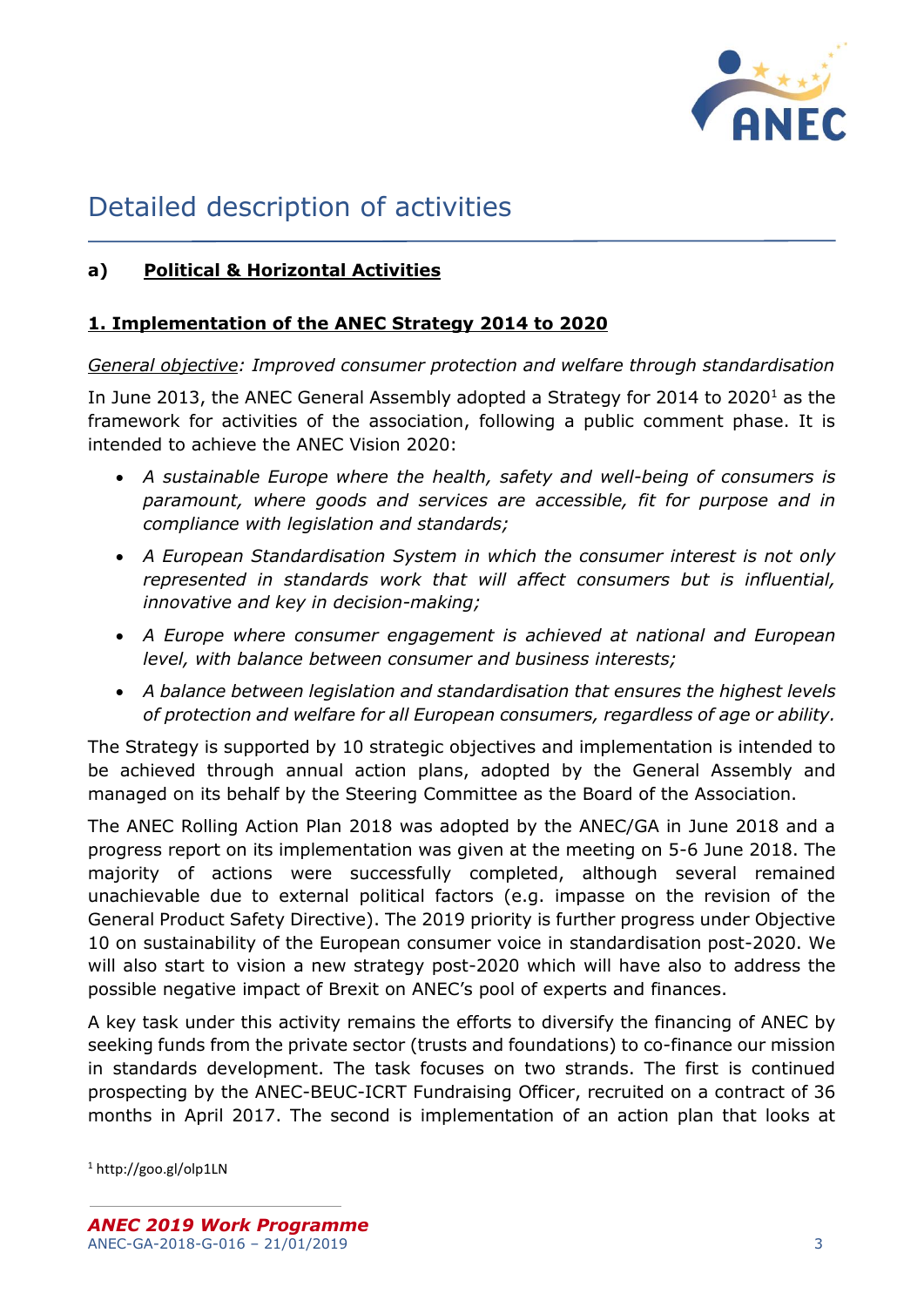

actions beyond fundraising and aims to secure improved awareness and knowledge of ANEC. In 2018 the activities focused on influencing the relevant programme of the draft Multiannual Financial Framework (MFF) and we plan to continue in 2019.

During 2019, we shall start to vision the ANEC Strategy for 2021 to 2027 with a dedicated session of the ANEC General Assembly planned.

# <span id="page-3-0"></span>**2. ANEC contribution to Implementation of Regulation (EU) 1025/2012**

# *General objective: Improved consumer protection and welfare through standardisation*

ANEC is an observer member of the Committee on Standards and participates in its meetings. In 2019, it is expected a draft of the Annual Union Work Programme 2020 will be issued, based on the results of the Interinstitutional dialogue on standardisation. ANEC will comment on the proposals relating to consumer protection & welfare, and suggest topics we believe the Commission should also address. Meetings are also expected between the European Commission and the 'Annex III Organisations', as well as with the ESOs, to ensure an effective coordination and exchange of information on activities. ANEC intends to continue bilateral regular meetings with the Commission as part of a structured dialogue on operational issues and reporting.

ANEC welcomed the EC Communication of January 2018 which reported on the implementation of EU standardisation policy, and the contribution of European standards to EU policies. It documents the actions taken to promote innovation; increase quality, safety, security and the sustainability of goods & services. It provides the state of play on the Joint Initiative on Standardisation (JIS), and measures taken to strengthen the inclusiveness of the European Standardisation System (ESS), in line with our position. We were pleased to contribute to the first Interinstitutional dialogue among the Commission, Parliament and Council on standardisation, and appreciated the consensus there that recognised the contribution of an inclusive ESS should make to European products and services on the global market. We look forward to supporting these high-level initiatives further.

ANEC also welcomed the draft AUWP 2019 and called for more consumer protection and inclusiveness. As well as participating in the JIS Steering Group, ANEC plans to contribute to the development of actions that we believe will have most impact on the effective participation of consumers, particularly at the national and European levels. However, we are concerned by the lack of progress and national interest in Actions 9 and 10. While regretting it, we believe it confirms the importance of the representation of consumers interests at the European level and we will continue to leverage on our function of European hub and role of Annex III organisation.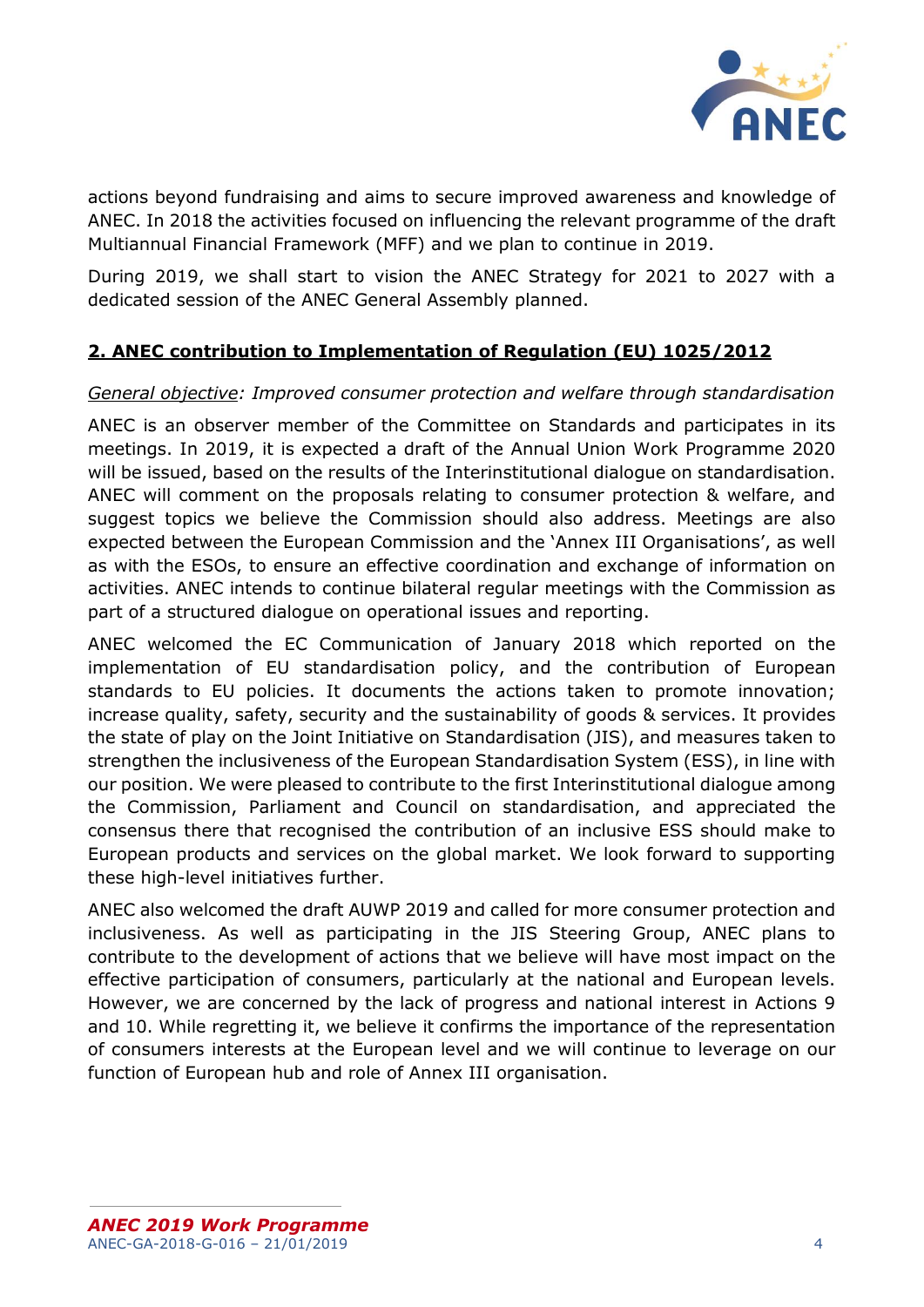

| <b>JIS Action</b> |                                                                                                                                           | <b>ANEC</b><br>participation | <b>Expectations in 2019</b>                                                                                                                                                                                                                                                                                                                                                             |
|-------------------|-------------------------------------------------------------------------------------------------------------------------------------------|------------------------------|-----------------------------------------------------------------------------------------------------------------------------------------------------------------------------------------------------------------------------------------------------------------------------------------------------------------------------------------------------------------------------------------|
| $\mathbf{1}$      | the<br>Study<br>on<br>economic and societal<br>impacts as well as<br>access to standards in<br>the EU and the EFTA<br>Member States.      | Co-sponsor                   | Award of the contract and an least<br>an interim assessment of how<br>European standards<br>concretely<br>health,<br>promote<br>safety,<br>environmental<br>and<br>consumer<br>public<br>protection in European<br>policy areas                                                                                                                                                         |
| 8                 | Provide high quality<br>standards delivered<br>and referenced in a<br>timely manner.                                                      | Co-sponsor                   | Optimisation of the three<br>key<br>strands - the development of<br>standardisation<br>the<br>requests;<br>development of harmonized<br>standards; citation in the OJEU -<br>does not prejudice the consumer<br>interest (e.g. shorter timeframes<br>do not risk the breadth<br>of<br>consensus behind an EN, or limit<br>contribution from<br>the<br>public<br>interest participants). |
| 9                 | Inclusiveness,<br>transparency<br>&<br>effective participation<br>of all stakeholders in<br>the<br>European<br>Standardisation<br>System. | Co-sponsor                   | Building on the established "right"<br>of Opinion" in CEN-CENELEC on<br>draft ENs sent to Enquiry/Formal<br>Vote, a similar right in ETSI,<br>complemented by the right in ETSI<br>for the Annex III Organisations to<br>submit<br>their pan-European<br>comments directly to the ETSI<br>Secretariat.                                                                                  |
| 10                | Facilitating<br>participation<br>of<br>all<br>stakeholders<br>at<br>national level.                                                       | Co-sponsor                   | Development of a toolbox<br>οf<br>measures that could be used at<br>national level in order to achieve<br>the more optimal participation of<br>all stakeholders in standardisation,<br>historically<br>notably<br>those<br>"underrepresented" and from the<br>public sector.                                                                                                            |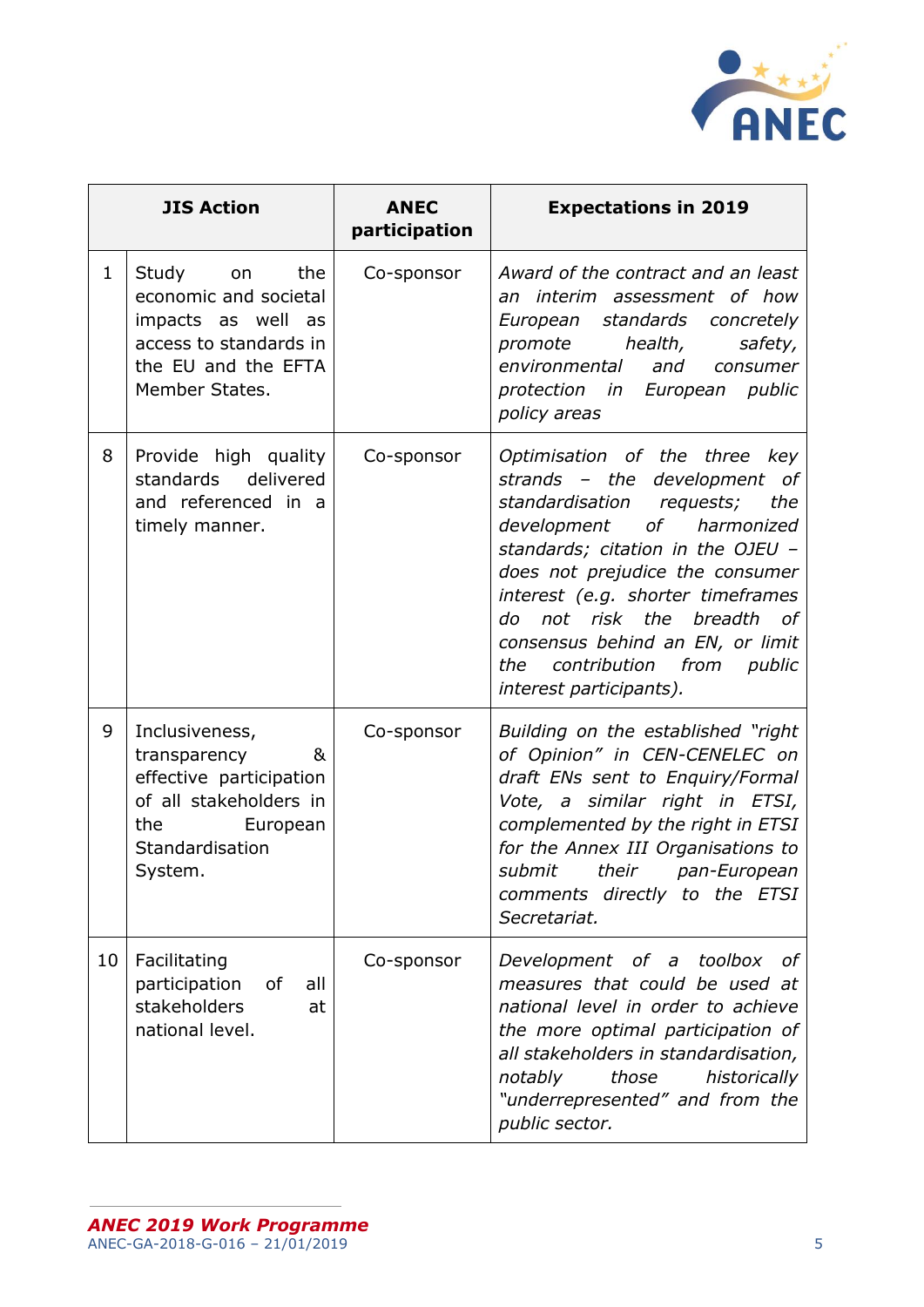

| 12 | Encouraging the<br>greater development<br>and use of European<br>Service Standards to<br>help integrate<br>Europe's service<br>markets.                                                            | Co-sponsor                 | Further implementation of the CEN<br>strategy on<br>service<br>standardisation, while noting the<br>constraints on the value of b2c<br>standards in the continued absence<br>of a pan-European harmonising<br>framework on the safety<br>- of<br>services. |
|----|----------------------------------------------------------------------------------------------------------------------------------------------------------------------------------------------------|----------------------------|------------------------------------------------------------------------------------------------------------------------------------------------------------------------------------------------------------------------------------------------------------|
| 15 | Pilot Project<br>$\sim$ $-$<br>the<br>Improve<br>representation of the<br>interests of SMEs (and<br>societal stakeholders)<br>Europe<br>in<br>in<br>international<br>standardisation<br>processes. | $Co$ -sponsor <sup>2</sup> | With the support of ISO/CS and<br>IEC/CO, raised awareness of the<br>Annex III Organisations in the ISO<br>and IEC communities (while not<br>prejudicing the status of European<br>NSBs and NCs as independent<br>members of ISO/IEC).                     |

# <span id="page-5-0"></span>**3. Enhancing consumer participation in standardisation**

### *General objective: Improved consumer protection and welfare through standardisation*

Noting the ambition of the Regulation for the long-term strengthening of the consumer voice at national level, reflected in the ANEC Strategy 2014 to 2020, ANEC aims to continue to support its members in their lobbying of Member States about the need for organised consumer expertise in standardisation, and the reliance of the CEN-CENELEC process on the 'national delegation principle'. But, given the lack of progress of JIS Action 10 [at the time of writing] and the current financial and political climate, it must be doubted whether Member States have the resources to commit to building the consumer voice at national level, noting their systematic withdrawal from many standardisation activities over the past 15 years and the long-term consequences of the financial crisis.

After delays on the part of CCMC in progressing the CEN-CENELEC interactive eLearning tool for societal stakeholders, ANEC took the leadership of the development of the interactive modules. The tool should be launched at the EC-EFTA-ESOs conference for World Standards Day on 12 October 2018. In 2019, we will promote its use by our members and stakeholders to offer an effective and sustainable training opportunity. The aim of the tool is to strengthen the knowledge needed by consumer representatives to be successful in their work at the national, European and international levels. It

<sup>2</sup> ANEC became a co-sponsor of Action 15 on 3 October 2017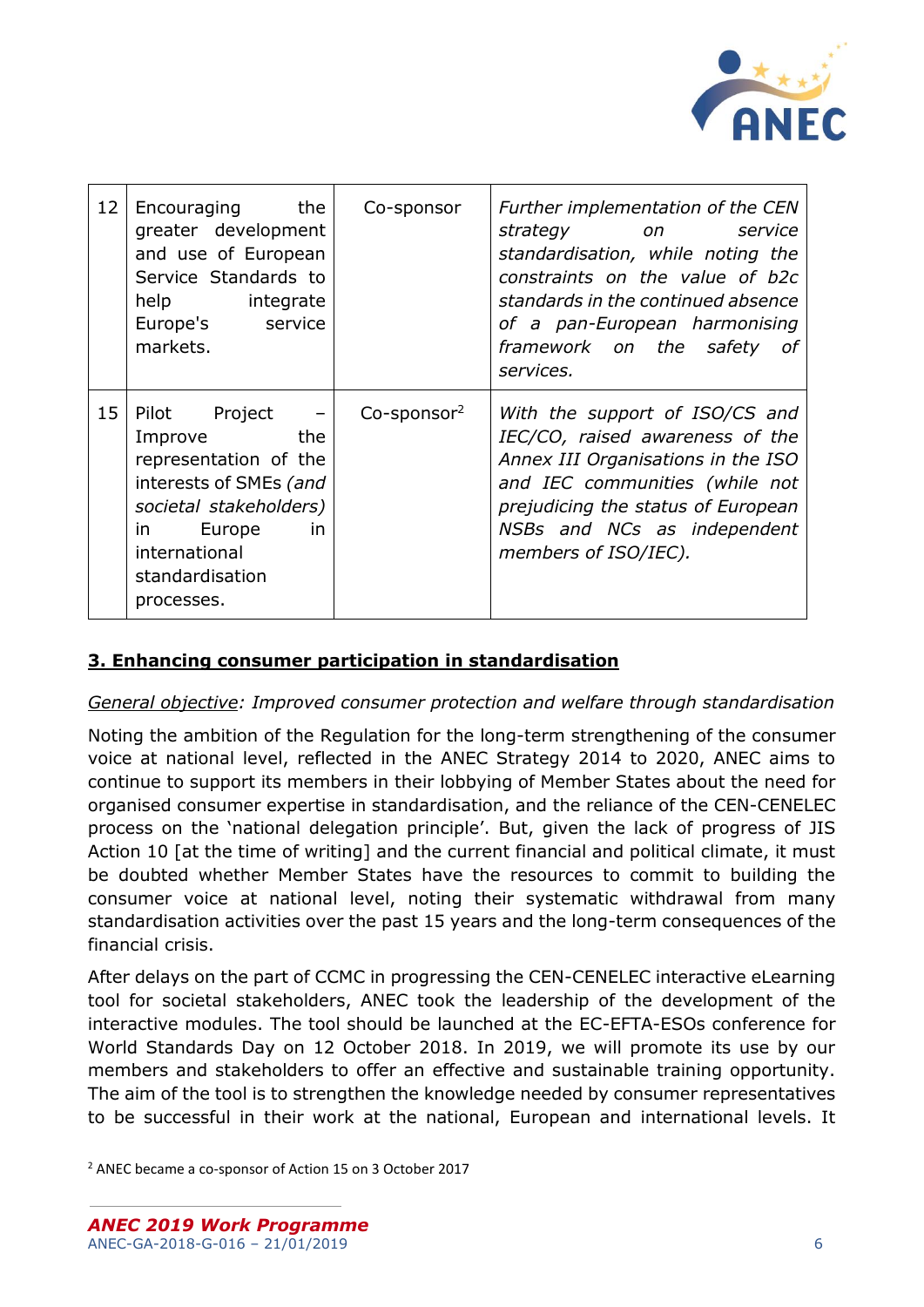

comprises four parts: a general introduction on standardisation and three thematic parts on consumers, environmental interests and workers. It was developed and financed jointly by CEN-CENELEC, ANEC, ECOS and ETUC.

Separately, but not unrelatedly, ANEC and its Annex III peers need to ensure the planned revision of our Partnership Agreements with CEN-CENELEC and implementation of the revised CEN-CENELEC Guide 25<sup>3</sup> does not undermine the intent of the Regulation for the voices of Annex III Organisations to be improved, noting that the Guide and individual Partnership Agreements govern the additional rights granted to the Societal Stakeholder Organisations in particular.

ANEC intends to continue to make full use of the right to submit an Opinion on draft standards sent to Enquiry or Formal Vote granted by CEN and CENELEC to the Societal Stakeholder Organisations (SSOs) recognised through Annex III of Regulation (EU) 1025/2012. This is a vital achievement for ANEC as, until now, we have been unable to show support for the adoption of a standard when we may have committed many days to its drafting, or to voice concern if we think the standard fails to address essential consumer elements. ANEC submitted 28 Opinions (21 'Favourable' and 7 'Not Favourable') to 30 June 2018. The CEN-CENELEC BTs and CEN-CENELEC SSG positively evaluated the first year of the implementation of the right of Opinion but agreed the Opinions should be submitted digitally and not manually, as we requested. This should happen by the end of 2018 or early in 2019.

We believe ETSI needs to ensure the "effective participation" of the Annex III Organisations foreseen in Article 5 (1) of Regulation (EU) 1025/2012.

Although we have welcomed the agreement of ETSI to allow the Annex III Organisations to sit apart from the Belgian national delegation, it remains inappropriate (and "ineffective") for the pan-European views of the Annex III Organisations on ETSI draft standards to be required to be submitted through the Belgian NSO (as by their very nature, they may be distinct from the consensual Belgian national position). It would be better, and in line with the provisions of the Regulation, for the Annex III Organisations to be able to submit comments directly to the ETSI Secretariat. Despite this case being put forward by the 3SI Advocate, the proposal has been firmly objected by ETSI (whose Legal Advisor considers ETSI to be meeting the requirements of Regulation 1025 in full).

We would also welcome a Right of Opinion in ETSI, similar to that successfully established in CEN-CENELEC since January 2017. Although the Annex III Organisations are indeed full members of ETSI, the single vote each has is meaningless in the ETSI process. As in CEN-CENELEC, we would like to be able to submit an "Opinion" while, not affecting the outcome of the ballot of NSOs, would require the ETSI TC to consider and respond to a "Not Favourable" Opinion. However, as with the submission of comments,

<sup>&</sup>lt;sup>3</sup> CEN-CENELEC Guide 25 "The concept of Partnership with European Organisations and other stakeholders"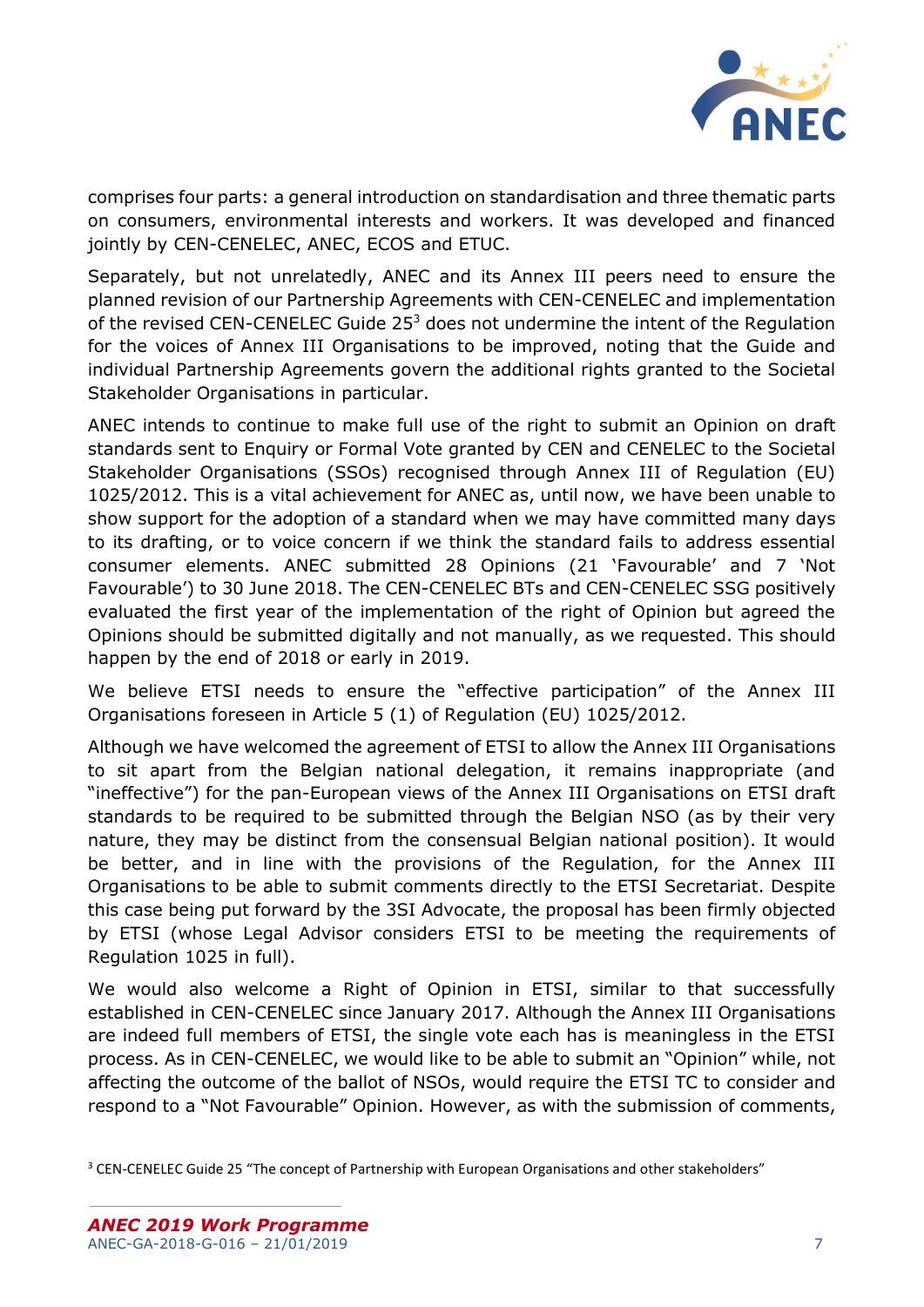

ETSI believes such a step to be unjustified, and considers that it would place Annex III Organisations in a preferential position compared with other ETSI members.

Noting the growing influence of international value chains in influencing standardisation, we shall follow activities of ISO/COPOLCO (Consumer Policy Committee) in coordination with Consumers International under our renewed collaboration. It is also possible that negotiation of relevant free-trade agreements, such as the dormant EU-US free trade agreement (TTIP), will need ANEC to join discussions on the use of standards with our international partners (e.g. the Trans-Atlantic Consumer Dialogue (TACD)).

Finally, although ANEC prioritises means of training that are both sustainable and costeffective, such as the CEN-CENELEC e-learning course (www.standards4all.eu), following the success of two regional training seminars during 2018 on the value of the European standards for playgrounds, which ANEC co-sponsored, we may look to engage in a further regional (or national) seminar during 2019 in a newer or accession Member State. A provision of 10.000€ has been included in the budget 2019.

# <span id="page-7-0"></span>**4. Training of consumer experts and consumer representatives**

## *General objective: Improved consumer protection and welfare through standardisation*

In order to strengthen the knowledge of experts within the ANEC Working Groups on legal and standardisation developments, we plan to hold further mentoring and training sessions as part of the meetings of the Working Groups. In the first half of 2018, training sessions were held in the sectors of Child Safety (15 participants), Digital Society (13 participants), Services (14 participants), and Traffic & Mobility (18 participants).

Since 2014, we have also organised webinars & web-meetings on specific subjects (such as the new standardisation requests). We intend to continue in this direction. In 2019, we will look at the possibility of creating a private sub-channel of the ANEC YouTube channel to be used as a repository of trainings available to our experts.

We also plan to hold trainings on the use of the new interactive e-learning course developed with CEN-CENELEC and planned for launch in October 2018.

### <span id="page-7-1"></span>**5. Participation in CEN and CENELEC technical and corporate governance**

### *General objective: Improved consumer protection and welfare through standardisation*

ANEC intends to use its participation in the corporate and technical governance bodies to promote its positions on enhanced consumer participation in standardisation and technical issues of consumer relevance. The CEN-CENELEC Partnership Agreements grant ANEC the right to call on the CEN-CENELEC Presidential Committee on matters of political and strategic importance. The Committee set up the Societal Stakeholders Group (SSG), of which ANEC is a member, to oversee the participation of societal stakeholders in CEN-CENELEC. The issue of effective participation in international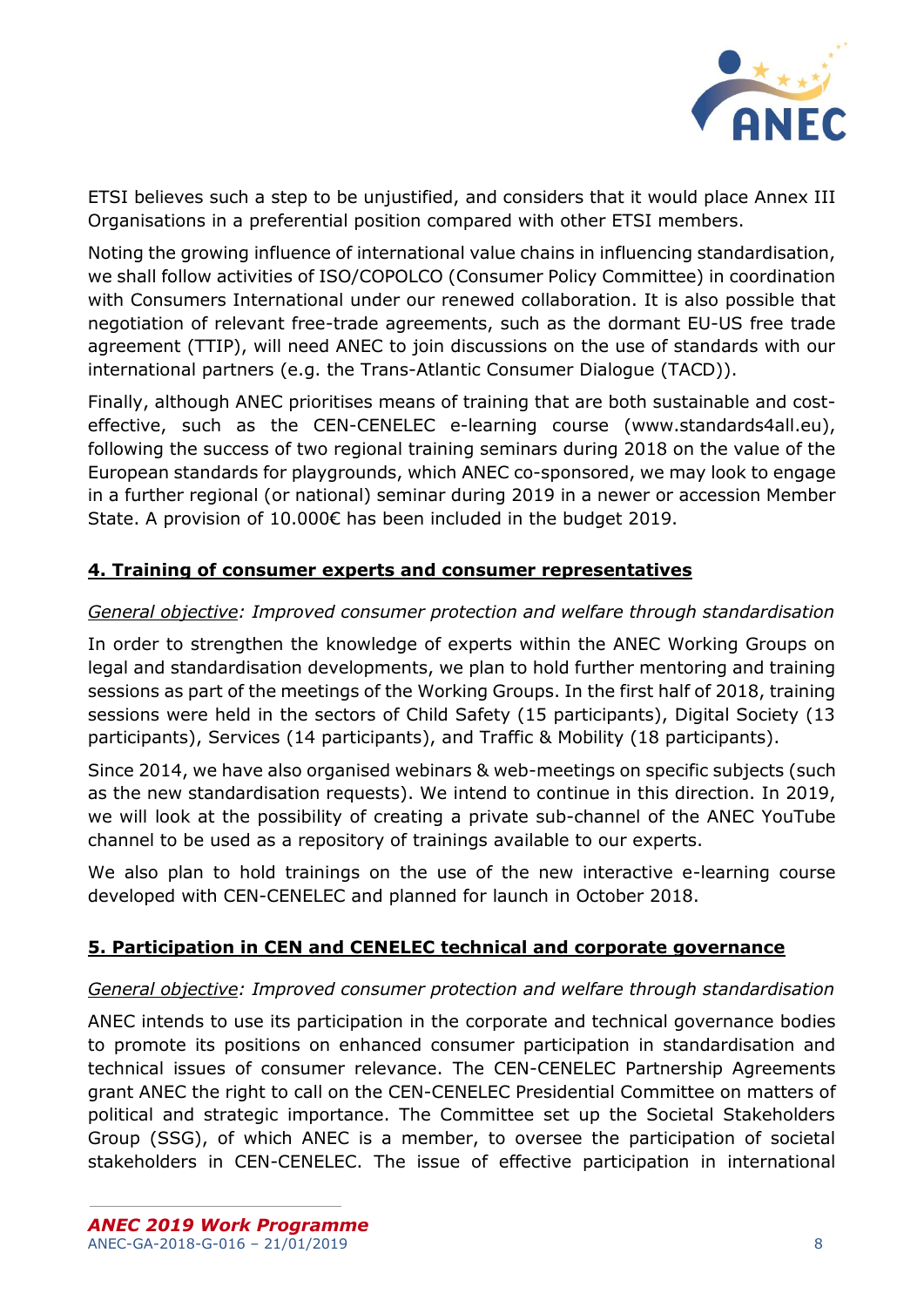

standardisation has still to be satisfactorily addressed by CEN-CENELEC. ANEC will need to ensure it can continue to press for more inclusiveness in the framework of the CEN-CENELEC Strategic Plan for Digital Transformation, which aims to digitise the standardsmaking process and deliverables, and to make the CEN-CENELEC system more agile and adaptable to market and technological innovations. However there is a risk observers such as ANEC are become side-lined by increased use of digital technologies in the standards development process.

The CEN-CENELEC General Assemblies are held in June. Meetings of the Technical Boards (BT) take place two or three times annually, with a common session.

# <span id="page-8-0"></span>**6. Contribution to the EU Consumer Programme**

## *General objective: Improved consumer protection and welfare through standardisation*

Under the EU Consumer Programme<sup>4</sup>, the European Consumer Consultative Group (ECCG) is the Commission's forum to consult national and European consumer organisations. ANEC is a member, with BEUC and national consumer organisations. ECCG gives opinions on matters affecting the protection of consumer interests, and advises the Commission on draft policies and activities affecting consumers. ANEC seeks to use its seat in ECCG to promote support for better consumer protection and welfare.

# <span id="page-8-1"></span>**7. Strengthening the framework for market surveillance**

# *General objective: improved consumer safety and compliance*

Even the best legislation and standards are worthless if not applied or enforced. Within the Internal Market, market enforcement authorities have responsibility to protect consumer health and safety. Market surveillance activities are undertaken by Member States exclusively and individually at the national level as market surveillance falls under shared competence. This leads to inconsistencies and, above all, sees insufficient resources available to police the many products on the market. As a result, the consumer expectation for safe products is not always met. The 'Compliance and Enforcement Package' (COM(2017)795/Document-2017-82474) proposed by the European Commission in December 2017 went to legislative approval in 2018. We welcomed some aspects of the legislative positions while proposing some elements of improvement. Its final approval is expected in 2019 before the end of the legislative term. ANEC will continue with BEUC to call for better market surveillance to increase product safety for consumers.

With funding from the EC, PROSAFE presently coordinates Joint Market Surveillance Actions undertaken by Member States. However, as participation of the Member States is voluntary, no action includes all national authorities at any time. ANEC follows the

<sup>4</sup> http://goo.gl/iBao2O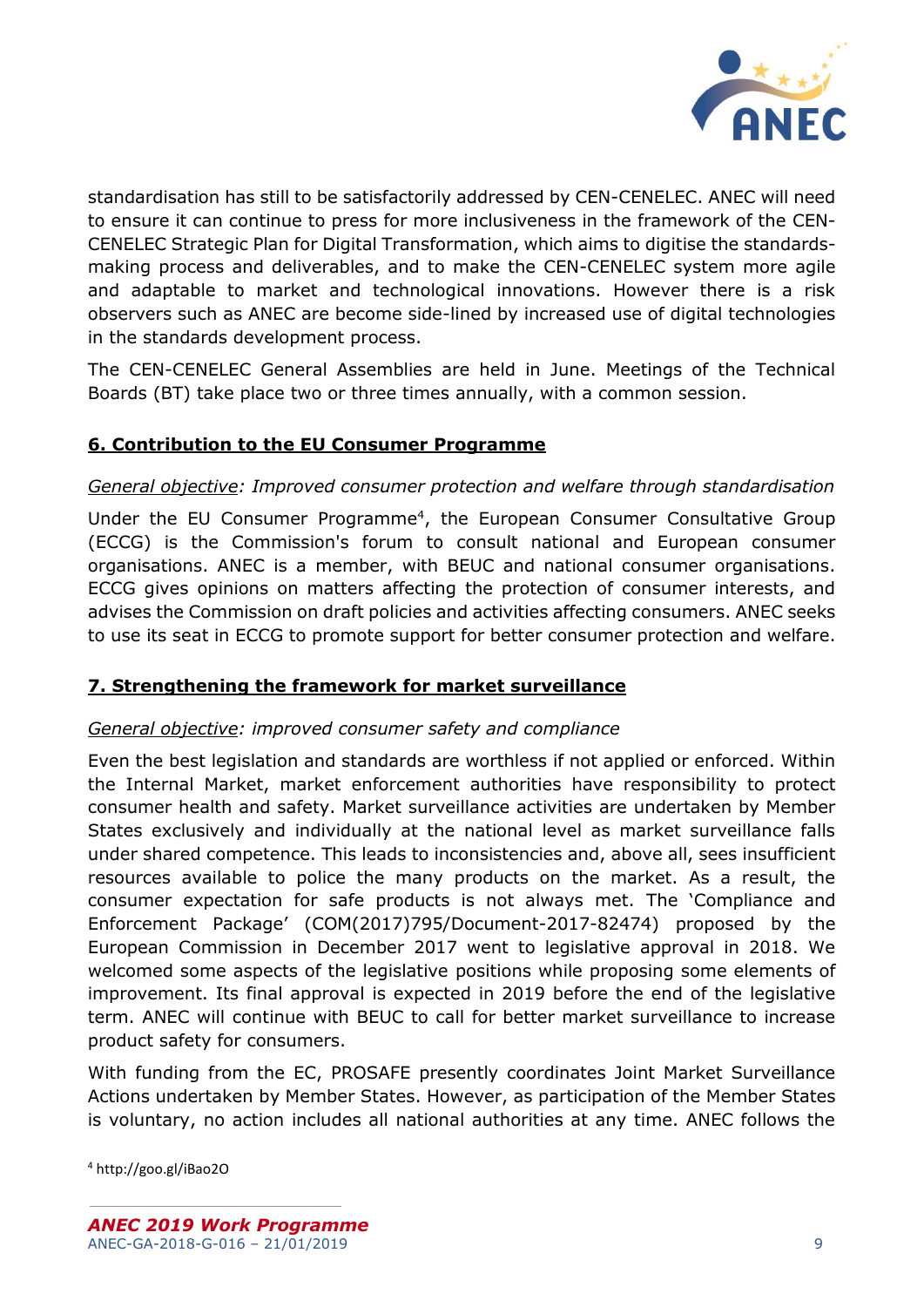

actions to contribute to its discussions on the implementation of standards, and to make proposals for joint actions on issues of consumer protection. Ongoing joint actions cover child care articles (baby carriers and cots), toys (electric toys), power tools (impact drills) and electrical household appliances (hair care appliances). ANEC participates as stakeholder in all these joint actions.

Coordinated activities on market surveillance financed by the EC will be managed differently in 2019, and will feature a procurement procedure. In response to a call for tender, ANEC is part of consortium bidding for one of three Framework Partnership Agreements. If successful, ANEC will provide support to the project leader in answering calls for specific product tests<sup>5</sup>.

# <span id="page-9-0"></span>**8. Strengthening the framework for the safety of consumer products**

# *General objective: improved consumer safety*

As part of the Product Safety Package 2013, the Commission published a draft Consumer Product Safety Regulation to replace the General Product Safety Directive (the mandating of standards for which now falls under Regulation (EU) 1025/2012). However, 'country of origin' marking has blocked agreement in the Council of Ministers for several years. ANEC plans to continue to call for adoption of the Consumer Product Safety Regulation as a tool to aid the protection of consumers, and meanwhile to participate in the GPSD Committee and Consumer Safety Network (CSN), and to comment on proposals to reference standards in the OJEU, as well as on draft safety requirements and draft standardisation requests.

Connected and automated decision-making (Artificial Intelligence) technologies are finding their way in consumer products, bringing new challenges for product safety and consumer protection. In 2019, we will need to assess together with BEUC whether existing legislation can satisfactorily deal with specific aspect of product safety linked to Internet connectivity and algorithm decision-making (see also WP 6).

# <span id="page-9-1"></span>**9. Governance of ANEC and collaboration in the decision-making process**

### *General objective: Improved consumer protection and welfare through standardisation*

ANEC is an association comprised of members. It is therefore important to enable members to meet in order to steer development of strategy, objectives, expenditure, activities & priorities, in line with the consumer expectations articulated through national consumer organisations. A reporting template is used to allow members to report on their undertakings and to share experiences. The reporting exercise is done annually. In 2019, we will also develop a charter between ANEC collectively and its

<sup>5</sup> See item 4 under 7 c) of this work programme.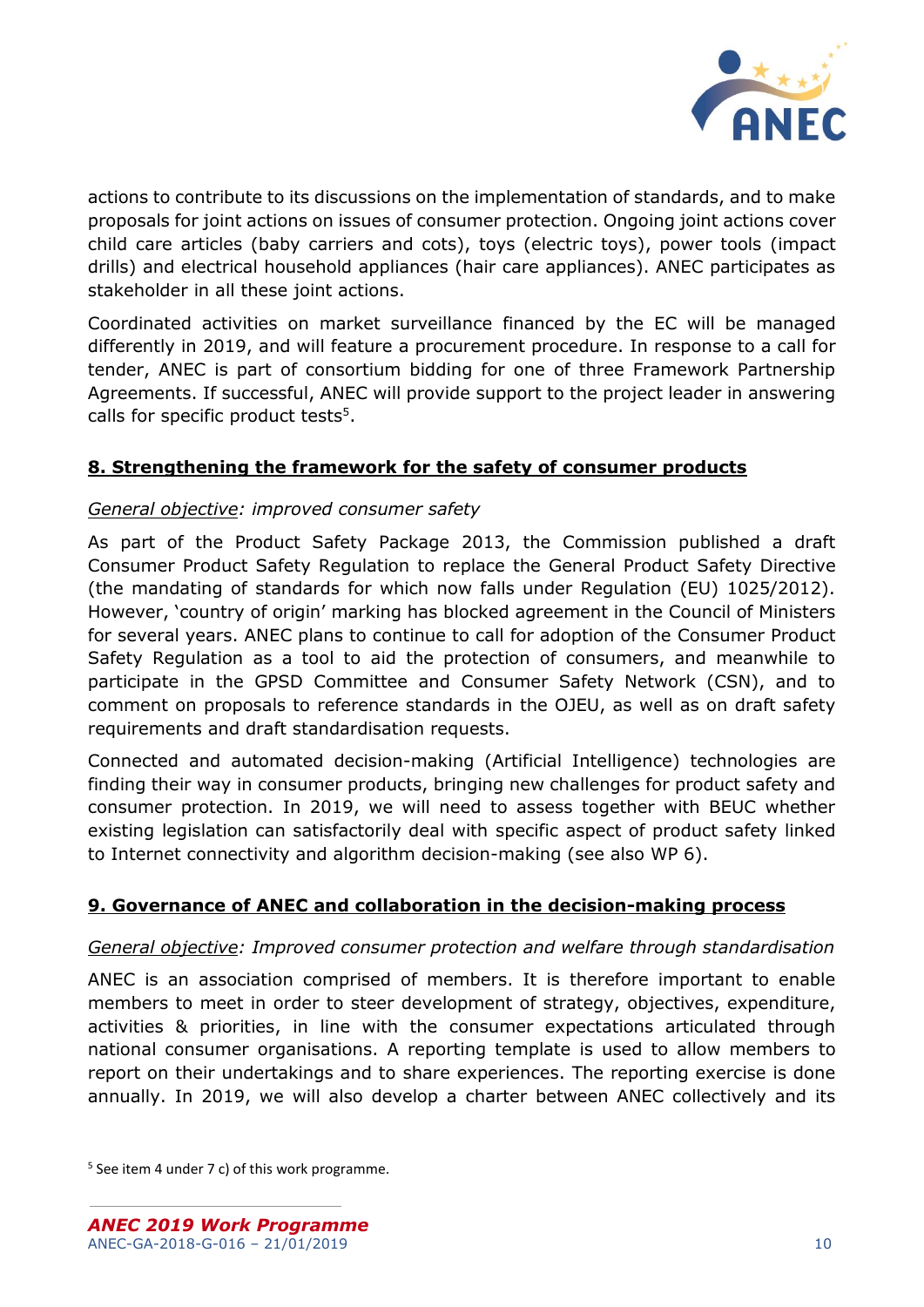

national members, including clear explanation of how ANEC processes the personal data of its members.

The Steering Committee meetings oversee actions taken between meetings of the General Assembly. The General Assembly and Steering Committee are consulted on policy and horizontal issues, while ANEC Working Groups are responsible for technical comments on standards & specific positions.

In June 2019 the ANEC General Assembly will be renewed, and elections held for the Steering Committee and Office Bearer (President, Vice-President and Treasurer) positions.

ANEC's priorities & activities in the policy field are described in Work Package 1.

# **Political & Horizontal Activities**

**Description of work in terms of activities and/or tasks**

*T1.1 Implementation of the ANEC Strategy 2014 to 2020 -* development of *Rolling*  Annual Action Plans, adopted by the General Assembly and managed on its behalf by the Steering Committee, supporting 10 strategic objectives; reporting on the execution of Action Plans. The Action Plan 2019 will include further development of actions in support of Objective 10 to enable sustainability of the European consumer voice in standardisation post-2020, and noting the publication in June 2018 of a draft Regulation for the Single Market in the next MFF; first consideration of the ANEC Strategy beyond 2020.

*T1.2 ANEC contribution to Implementation of Regulation (EU) 1025/2012 and AUWP*  participation in the Committee on Standards; participation in EC Coordination Meetings; participation in EC review meetings; contribute to and comment on the Annual Union Work Programme, draft standardisation requests and other elements related to AUWP; contribution to Joint Initiative on Standardisation, its Steering Group and relevant Actions; related activities under the Single Market Strategy such as interinstitutional dialogue; drafting and submission of the Article 24 report; liaison with peer Annex III Organisations and actions in the common interest.

*T1.3 ANEC Work Programme* – drafting and submission of Progress Report & Final Report on Work Programme 2019, including financial reports; drafting and submission of ANEC Work Programme 2020; provision of any other reports required by the EC (or EFTA) related to the execution of the ANEC Work Programme.

*T1.4 Enhancing consumer participation in standardisation-* participate in ISO/COPOLCO meeting in coordination with Consumers International (CI); participate in CEN-CENELEC Societal Stakeholders' Group Task Force on e-training to promote use of interactive eLearning course by our members and stakeholders. Collaborate with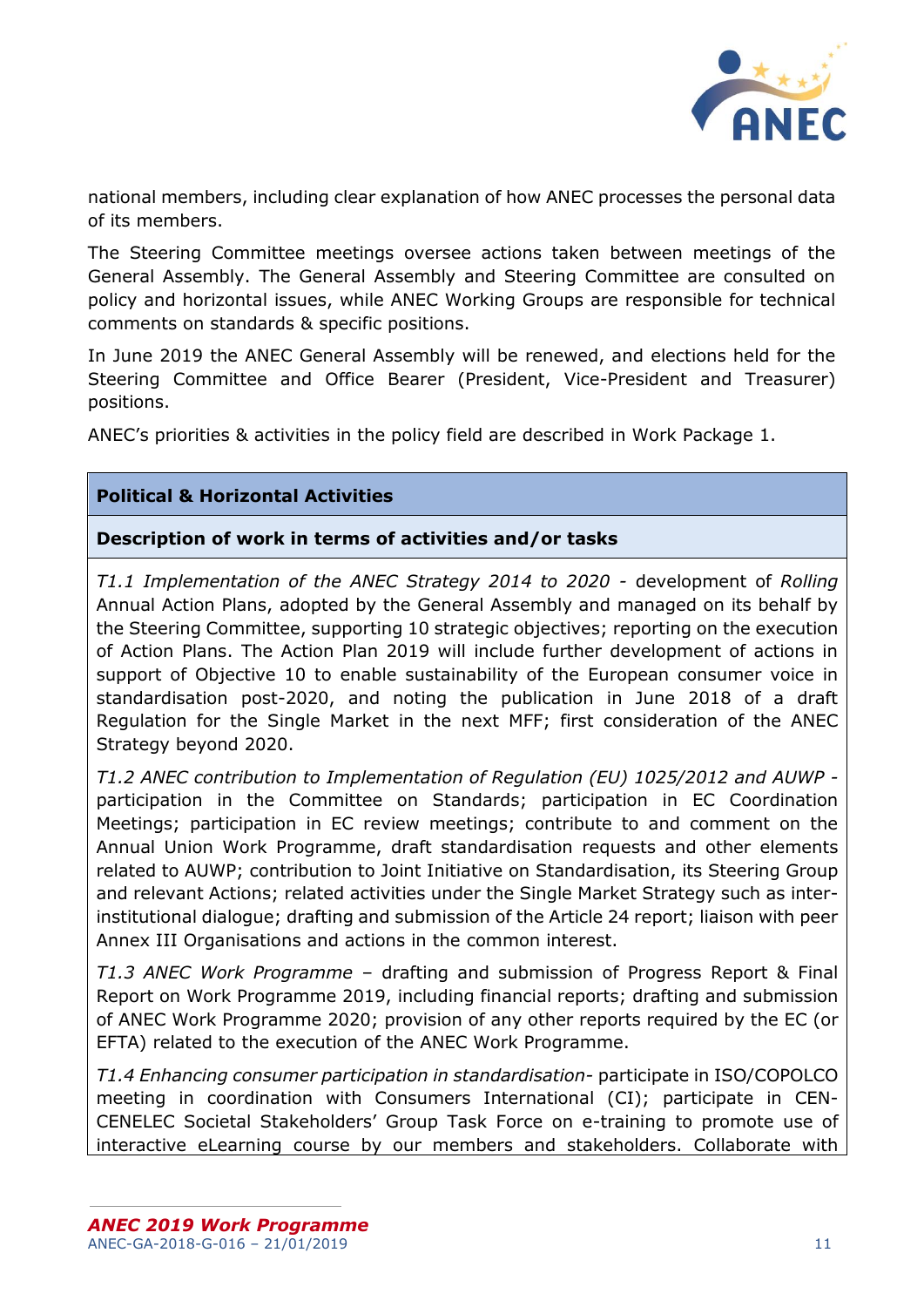

consumer organisations on standards-related aspects of relevant free-trade agreements; respond to requests from the Institutions or ESOs to provide training to experts from third countries.

*T1.4 bis* in support of the regional training activities sponsored by ANEC during 2018 in the Balkan countries and Czechia, to explore the possibility of organising a regional or national outreach event to aid interaction between the consumer movement and standardisation later in 2019, through working to build relationships between consumers, national standards organisations and national authorities.

*T1.5 Training of consumer experts and consumer representatives-* organisation of mentoring/training sessions as part of the meetings of ANEC WGs; organisation of webinars/web-meetings on specific subjects, including new e-learning course.

*T1.6 Participation in CEN-CENELEC technical and corporate governance-* participation in CEN/BT & CENELEC/BT meetings (and common sessions) to react on relevant issues; participation in CEN-CENELEC Annual Meetings to react on relevant issues; participation in CEN-CENELEC Societal Stakeholders' Group (SSG) to press for further rights, and monitor the revision of Partnership Agreements and implementation of CEN-CENELEC Guide 25; participation as needed in CEN-CENELEC WG Policy and other relevant policy groups.

*T1.7 Contribution to the EU Consumer Programme-* participation in European Consumer Consultative Group meetings to react on issues with the ANEC scope.

*T1.8 Strengthening the framework for market surveillance-* participate in general market surveillance fora (e.g. joint market surveillance actions) in order to detect and react to issues in the consumer interest; influencing the standards-related aspects of the draft Regulation 'Compliance and Enforcement Package' to be adopted in 2019.

*T1.9 Strengthening the framework for the safety of consumer products-* influencing the standards-related aspects of the draft Regulation on Consumer Product Safety (CPSR) as part of the Product Safety Package or any successor initiative from EC; participation in activities and bodies under the General Product Safety Directive; collaboration with BEUC on impact of connected and automated decision making (Artificial Intelligence) technologies on product safety legislation and standards. Participation in the European Accreditation Advisory Board (EAAB);

*T1.10 Governance of ANEC and collaboration in the decision-making process*organisation of General Assembly meeting and elections; organisation of Steering Committee meetings and elections; briefing and debriefing of ANEC members; coordination & drafting of comments, reporting on execution of strategy & budget; consultation of General Assembly & Steering Committee members on standardisation policy & horizontal issues; annual reporting from members of the General Assembly, drafting of a membership charter for ANEC members.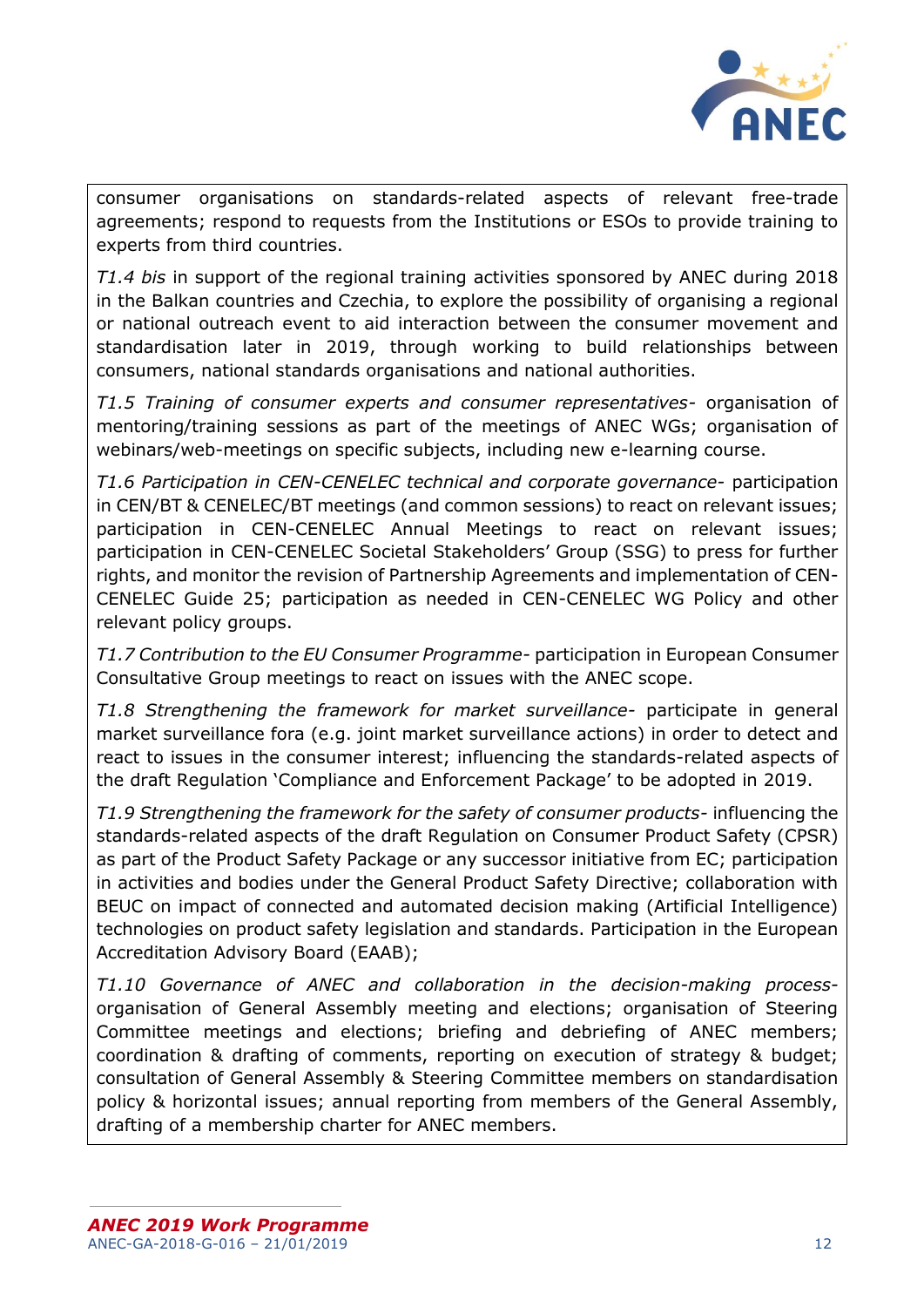

*T1.11 Fundraising –* building on recruitment of the common ANEC-BEUC-ICRT Fundraising Officer in April 2017, we shall continue to bid for Horizon 2020 /Horizon Europe projects, and approach the private sector (trusts and foundations), to fund cross-cutting priorities shared by ANEC, BEUC & ICRT in the first instance (e.g. smart home & energy;); in the second instance, specific ANEC priorities (accessibility; child safety). All leads will be in line with the ANEC policy on fundraising from the private sector adopted in November 2017.

# <span id="page-12-0"></span>**10. Communications, Events & Dissemination of information**

# *General objective: Improved consumer protection and welfare through standardisation*

Although communication with most individual consumers is via the national consumer organisations represented through the General Assembly, ANEC makes publications, press releases & position papers open to the widest audience possible. Beyond being available on the ANEC website, and to members through email and dedicated extranet, the ANEC Annual Review, monthly e-Newsletter, and all press releases & position papers are posted on social media (Facebook, LinkedIn and Twitter).

All ANEC publications & documents carry the EU and EFTA logos, with reference to the financial support made available. We would also welcome partnering further with the EC in communication campaigns, and look to partner with other associations (building on campaigns developed with BEUC, CI & ICRT; Norwegian Consumer Council; Swedish Consumers' Association; ECOS & ETUC; Toy Industries Europe; European Disability Forum; CEN-CENELEC).

In order to reach the widest audience possible, ANEC will continue professionalising its use of social media, and take a systematic approach to creating engaging content. In parallel, we will aim at improving our other existing communication tools, such as the monthly e-Newsletter, Annual Review and website.

Finally, noting the success of the ANEC corporate video released in March 2018, and further translated in French, Italian & Lithuanian with the help of our members, we will continue developing visual material to explain ANEC and its successes in the simplest of terms. We shall focus on particular sectoral stories (such as the new standard on fuel compatibility identifiers) that could be supported (and possibly co-financed) by partners. In this way, we could aim to achieve two goals of our action plan on diversification: a raised profile for ANEC and the generation of income (albeit small sums).

Note that the translation of ANEC deliverables is conditioned by English being the working language of European & international standardisation, and lack of a dedicated budget. The ANEC General Assembly meeting in 2008 confirmed the principle that deliverables should be published in English only.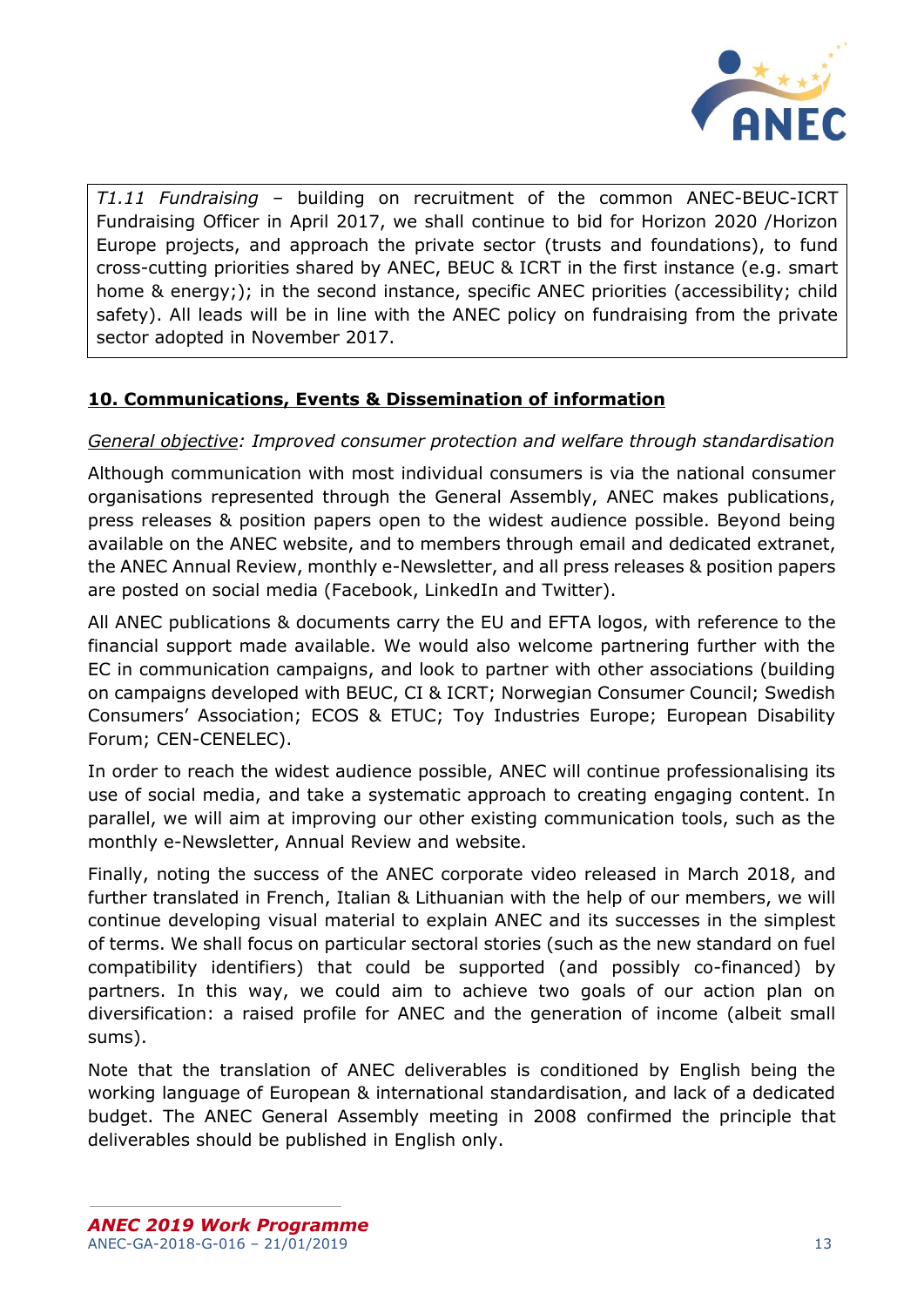

# **Communications, Events & Dissemination of Information**

### **Description of work in terms of activities and/or tasks**

*T2.1 ANEC e-Newsletter*- drafting content of the ANEC e-Newsletter, formatting, circulation and dissemination (electronic format and social media).

*T2.2 Annual Review* – developing the content of the Annual Review, formatting, circulation and dissemination (electronic format and social media).

*T2.3 Press Releases and Position Papers* - drafting of press releases and position papers in association with the members of the responsible ANEC body, circulation and dissemination (electronic format and social media).

*T2.4 ANEC leaflets and similar* – developing leaflets/infographics in association with members of the responsible ANEC body to support relevant communication campaigns; formatting and publication (in-house);

*T2.5 ANEC website* –frequent update of website to mirror developments in ANEC activities;

*T2.6 Social media* - posting of deliverables D2.1-4 with limited advertising of selected posts of most interest to the individual consumer; dissemination and information about ANEC activities & news; communication with relevant stakeholders; "retweeting" of social media activities from trusted third-parties on measures related to consumer protection and welfare.

*T2.7 Promotional videos* – developing engaging visual material - including videos that aim to explain ANEC and its successes in the simplest of terms. The videos are to focus on particular sectoral stories that could be supported (and possibly cofinanced) by partners.

### <span id="page-13-0"></span>**b) Technical & Sectoral Activities**

Under the framework of the ANEC Strategy 2014 to 2020, and decisions of the General Assembly on implementation of the Strategy, ANEC pursues technical activities in key sectors decided by the General Assembly. Given the multi-annual nature of European standardisation - where an EN takes about 2.5 years typically to develop, and where an ESO work programme often foresees development of standards in sequence and in parallel - these key sectors (and even details of the supporting work programmes) tend to be stable over the course of a Framework Partnership Agreement. Nevertheless, the Secretariat and ANEC Working Groups keep more detailed work programmes under continuous review and adapt & prioritise in response to new or emerging needs. A review of the key sectors will be taken in the preparation of the next ANEC Strategy.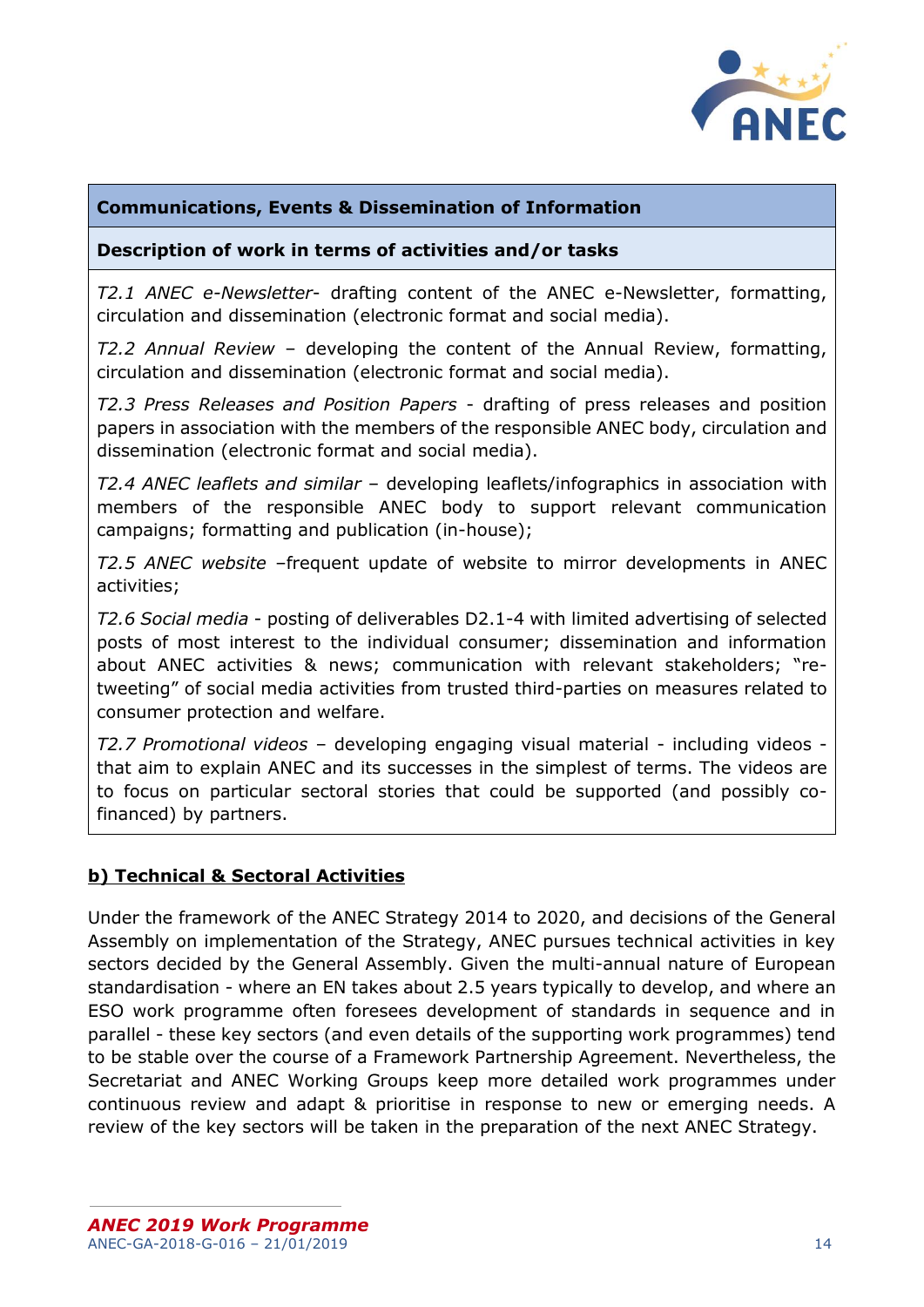

Each field of priority in which ANEC operates, determined by the ANEC General Assembly and Steering Committee, has a Working Group (ANEC/WG) as its focus. Each WG has a Chair (appointed as an observer to the General Assembly) and Secretary (a Manager from the ANEC Secretariat). Its members are (almost exclusively) voluntary experts drawn from across the countries of the ANEC membership. Among other responsibilities, each WG is responsible for defining the priorities in its sector. Each year the WGs elaborate a work programme for their areas of competence, selecting the sectoral technical and policy priorities for the year to come and taking stock of the progress made. A prioritisation of the items within each area of work is done. Reference to relevant legislative and policy documents is made to provide context for the ANEC's priorities. Finally, there is a possibility that the WGs will deal with new issues where the decision as to whether to become involved will depend on evidence and information gathered during the year. If needed, the decision to become involved in a new work item is done with the support of an internal priority-setting.

# <span id="page-14-0"></span>**1. Child Safety**

*General objectives: reducing the number of accidents involving children and their severity; guaranteeing a minimum quality of products intended for children and/or used by children; ensuring enough information is available to enable parents to choose products that comply with safety standards.* 

As vulnerable consumers, children are often unaware of the dangers they face and require high levels of active and passive protection. The ANEC Child Safety WG seeks to enhance the quality & safety of children's lives by ensuring that European standards can be effective in providing better protection for children and decreasing the number of accidents in which children are involved. The Child Safety WG aims to ensure during standardisation work that any new standard (or revision of a current standard) in the child safety field takes a hazard-based approach and that the programme of work reflects risk.

In 2017 & 2018, ANEC expressed concern about the lack of interest of Member States in the work of the Consumer Safety Network Expert Groups set up to establish safety requirements for children's shoes, pushchairs and playing field equipment. As no activities of the above mentioned CSN Expert Groups are foreseen in 2019, these activities do not feature in our Work Programme 2019.

The joint market surveillance action on playgrounds, in which ANEC participated as a stakeholder, came to an end in 2018 and has therefore been deleted from our Work Programme 2019. We will continue to participate as a stakeholder in joint actions on toys, child care articles and children's furniture (JA2016), and in future joint market surveillance actions related to child safety.

CEN TC 136 WG 17 'Trampoline parks' was created in 2018. Such parks are becoming increasingly popular in Europe. The individual halls are equipped according to the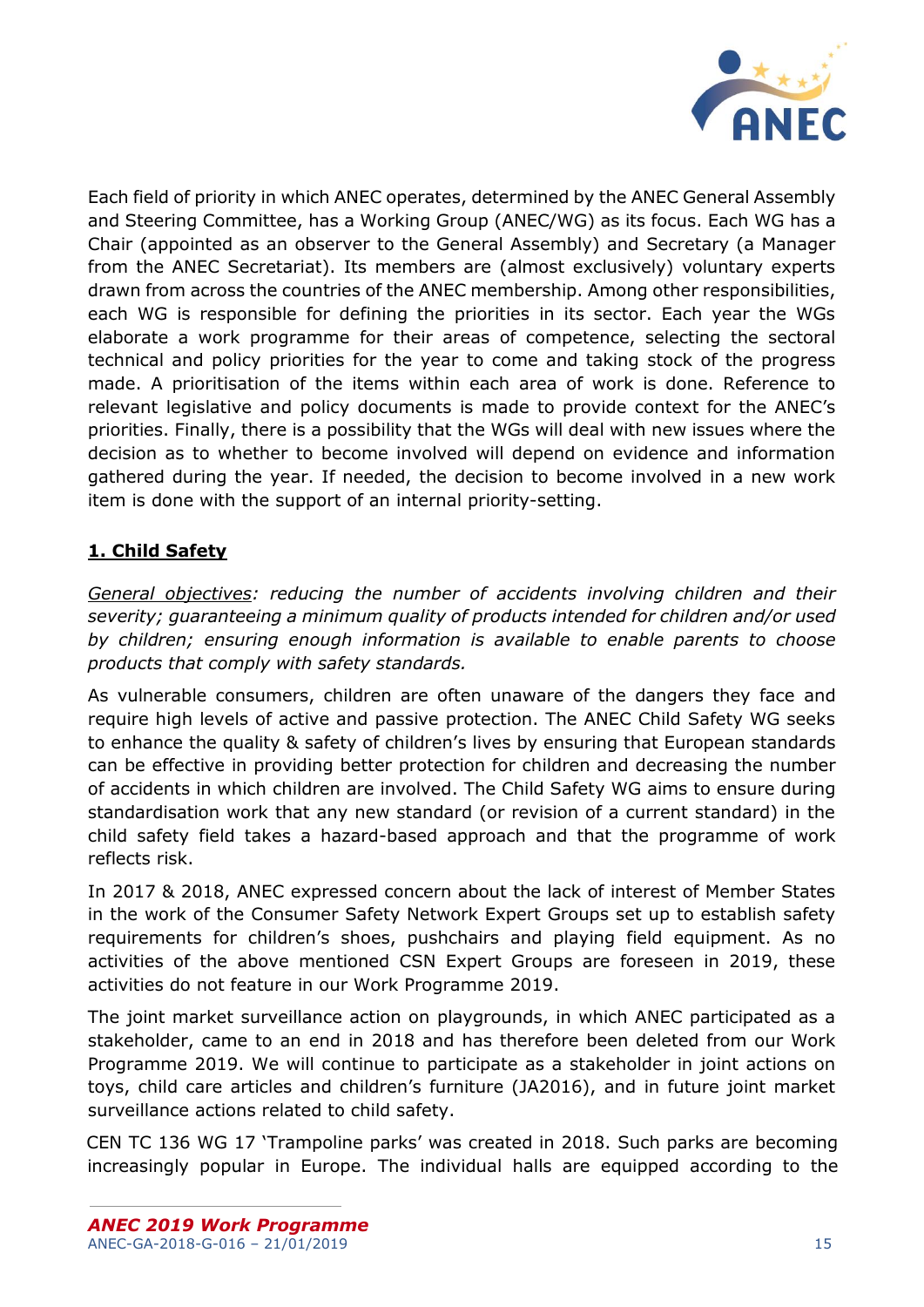

requirements of the manufacturer and are often run as halls featuring different sports. Many children and teenagers use these halls for e.g. birthday parties. But there are also hall concepts that are mainly addressed to groups with professional sports knowledge. One of the challenges of these parks is that the trampolines are used in combination with other products or activities (e.g. climbing walls, basketball goals). A high number of accidents with severe injuries have been reported. In 2019, ANEC will participate in the work of CEN TC 136 WG 17.

In 2018, CEN activities re-started the following topics in which ANEC was previously involved:

- CEN TC 364 'High chairs': the revised standard EN 14988 'Children's high chairs Requirements and test methods' was published in 2017. In 2018, CEN PC 364 started to address technical interpretation of the standard. ANEC has included its planned contribution under task T3.7.
- CEN TC 33 WG 3 TG 3 'Internal blinds': in 2018, a Preliminary Work Item (PWI) for the revision of EN 13210+A1 'Internal blinds - Performance requirements including safety' was registered. As a result, the tasks from the ANEC Work Programme 2018 under T3.10 (Child resistant lighters) and T3.11 (Child appealing products) have been grouped now with the work of CEN TC 33 WG 3 TG 3 (internal blinds) as T3.10 'Other issues relevant to child safety'. Although not child products as such, they can affect child safety.

Elsewhere, ANEC plans to participate in (or follow) the same committees and working groups as in 2018.

# **Child Safety**

# **Description of work in terms of activities and/or tasks**

*T3.1 Child safety falling under GPSD -* participation in EC GPSD Committee, Consumer Safety Network.

*T3.2 Chemicals in products related to child safety -* monitoring problems, intervention as needed*.*

*T3.3 Horizontal issues in relation to child safety –* monitor the revision of relevant ISO/IEC Guides and CEN-CENELEC Guides; monitor the work of CEN TC 122 WG 1 TG 1 ad hoc-group Anthropometric data of children, act as appropriate; monitor followup of DG JUST & DG JRC final workshop on the feasibility study on injury data collection; participation in joint market surveillance actions.

*T3.4 Playground equipment & sports equipment -* participation in (or monitoring) work of CEN TC 136 & SC1 & its bodies.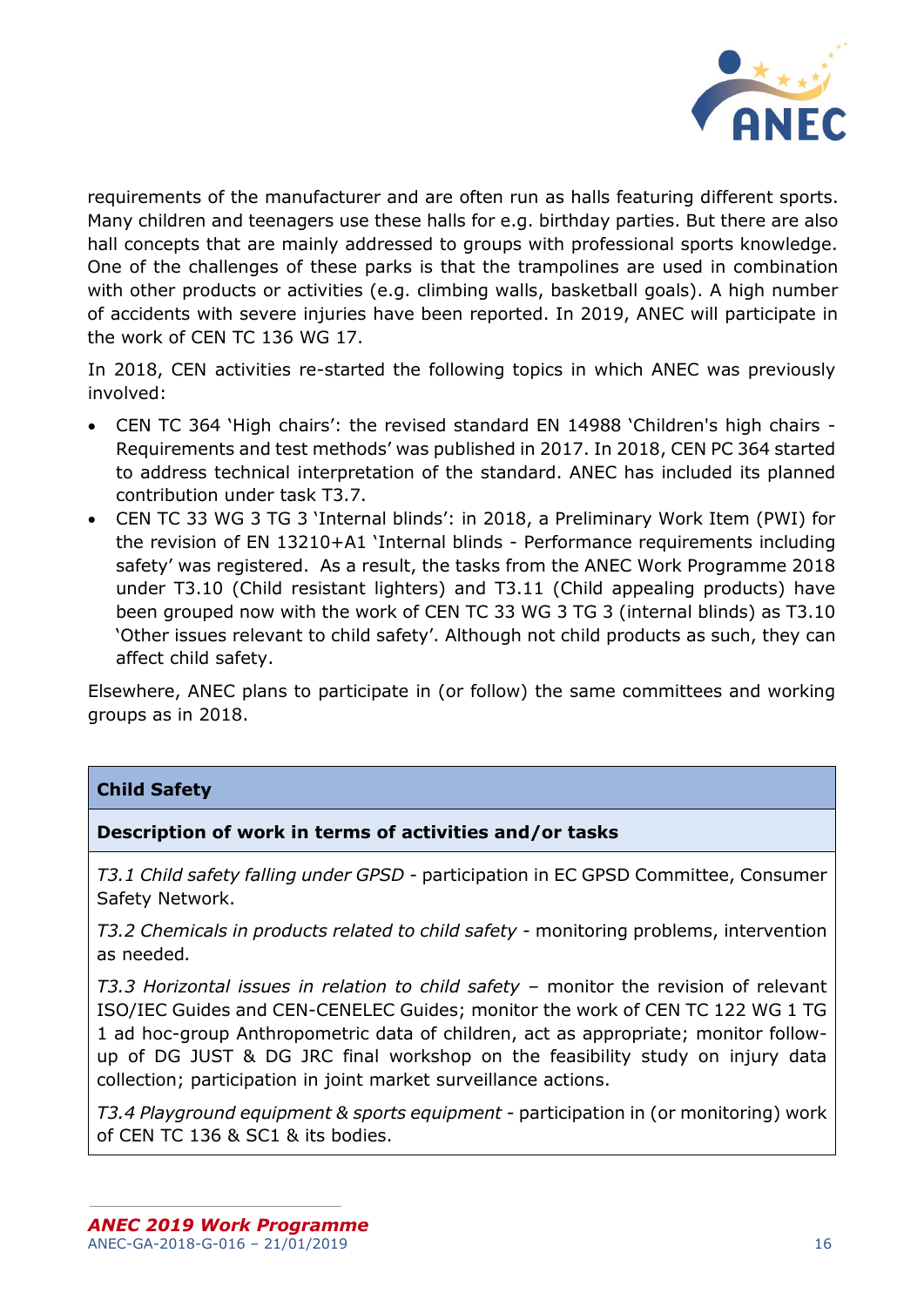

*T3.5 Domestic swimming pools –* monitor work of CEN TC 402 & its bodies.

*T3.6 Child care articles -* participation in work of CEN TC 252 and its bodies and in the work of CEN TC 248 WG 34; monitoring work of ISO PC 310 (subject to approval of liaison status); participation in joint market surveillance actions.

*T.3.7 Children's furniture -* participation in work of CEN TC 207 WG2; monitoring work of ISO TC 136 WG on children's furniture (subject to approval of liaison status) and of CEN TC 364 'High chairs'; participation in joint market surveillance actions.

*T3.8 Toy safety -* participation in DG GROW Expert Group on toys and subgroup on chemicals in toys; participation in CEN TC 52 & its bodies; monitoring work in ISO TC 181; participation in joint market surveillance actions.

*T3.9 Products worn by children –* monitoring CEN TC 248 WG 20; monitoring CEN TC 162 WG 10.

*T3.10 Other issues relevant to child safety -* participation in ISO TC 61 SC 4 WG 10 'Child resistant lighters'; participation in CENELEC TC 61 WG8 'Child appealing products' (under the lead of the ANEC DOMAP WG); monitor work of CEN TC 33 WG 3 TG3 'Blind cords' and participate if needed.

*T3.11 Management of Child Safety WG –* briefing and debriefing of ANEC experts, organisation of WG meetings and teleconference meetings, validation of representatives' reports, recruitment and (on-going) training of experts, coordination and drafting of comments; contribution to Activity Reports and ANEC publications.

# <span id="page-16-0"></span>**2. Accessibility**

*General objectives*: *Safety/usability of products & services for people with disabilities & older people; Access to information society by older people & people with disabilities (e-Accessibility).*

A deeper and fairer Internal Market is one of the European Commission's priorities and European consumer policy aims to maximise consumer participation and trust in the market. However, while the majority of consumers can reap the benefits of a greater choice of products and services in the Single Market, vulnerable consumers - such as older people & those with disabilities - are still faced with safety and access problems to mainstream products and services.

The ANEC Accessibility work programme is elaborated against the background of the ageing European population and the recent regulatory context showing a commitment to tackle issues of accessibility and discrimination as far as disability is concerned (UN Convention on the rights of persons with disabilities and the European Commission initiative for an Accessibility Act). In June 2017, ANEC welcomed the European Parliament own initiative report "European Standards for the 21st Century", as it has allowed useful reflection on the progress achieved under Regulation (EU) 1025/2012,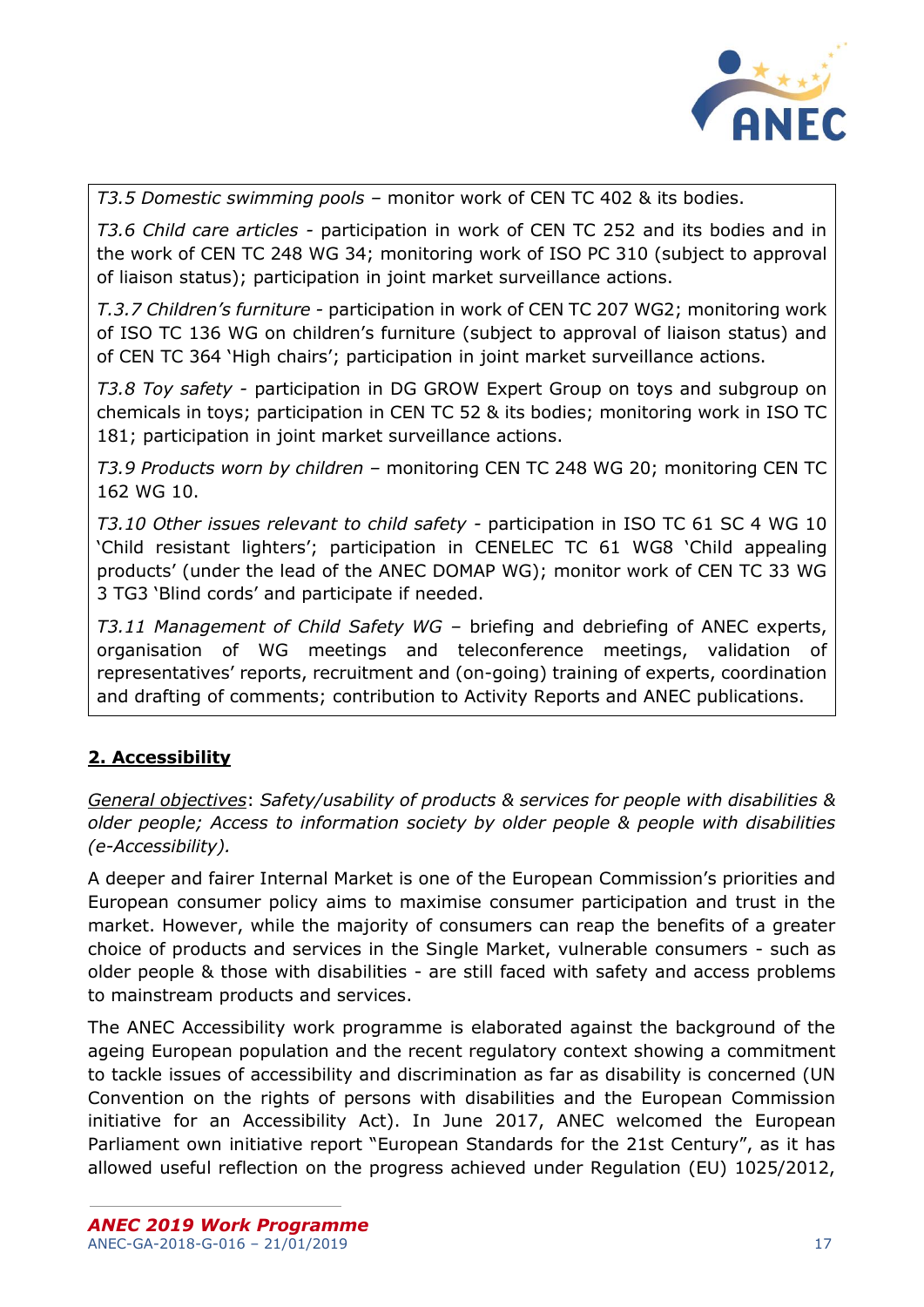

notably inclusiveness and the need to systematically incorporate vulnerable consumers requirements in standardisation, in line with ANEC's vision. ANEC's unique role in fostering accessibility through standards is well-known and recognised by the relevant stakeholders.

The European Commission adopted, on 2 December 2015, the long-awaited proposal for a Directive on the accessibility requirements for products and services (European Accessibility Act). ANEC welcomed it, as we supported elaboration of a legal basis for the accessibility of products and services, underpinned by standardisation. We also stressed importance of effective market surveillance and free movement of goods. This is what was put forward by the Commission in its proposal. The European Parliament and Council started debating the proposal and ANEC was invited to present its position on several occasions. ANEC's views were appreciated and were taken into account in the legislative process in 2017 and in the first half of 2018. After the adoption by the Council of their position in December 2017, the trialogues started beginning 2018 under the Bulgarian Presidency (March 5, April 12 and May 15). The role of standards was agreed to remain the same (presumption of conformity to the legal requirements), in line with our position. The Austrian Presidency committed in its work programme to "endeavour to conclude the negotiations on the European Accessibility Act" by end 2018. However, work was delayed by July 2018, and we may need to continue our efforts towards the adoption of the Act in the first half of 2019.

In June 2016, several revised product safety directives - such as the Low Voltage Directive, the Lifts Directive and the Radio Equipment Directive (RED) - became applicable. ANEC had successfully lobbied for the concept of foreseeable use to be included in the legislation in order to have the needs of all consumers taken into account. We are of the opinion that consumers can be effectively protected only if their (foreseeable) behaviour is duly taken into account by manufacturers when designing products. We also welcomed the need for standards supporting the Low Voltage Directive to respect the UN Convention on the Rights of Persons with Disabilities. The above directives set the legal basis for safety and accessibility standards to meet the needs of all consumers. New standardisation requests were approved in 2016. Work started in 2017 should continue in 2019 on household appliances (CENELEC TC 61) and lifts (CEN TC 10).

In addition, in December 2016, the Directive (EU) 2016/2102 on accessibility of public sector websites was published in the Official Journal. It became applicable in September 2018. ANEC welcomed it as it reflects many of the aspects we have been advocating (standards, market surveillance, reporting). A Committee and Expert sub-group ('WADEX'), comprised of Member States and stakeholders, has been set up to advise the EC in execution of its implementing powers under the directive. ANEC is participating in the sub-group. The execution of the standardisation request for standards on the accessibility of apps and mobile apps, supported by ANEC, should continue in 2019, after the approval of the first revision of EN 301 549 'Accessibility requirements suitable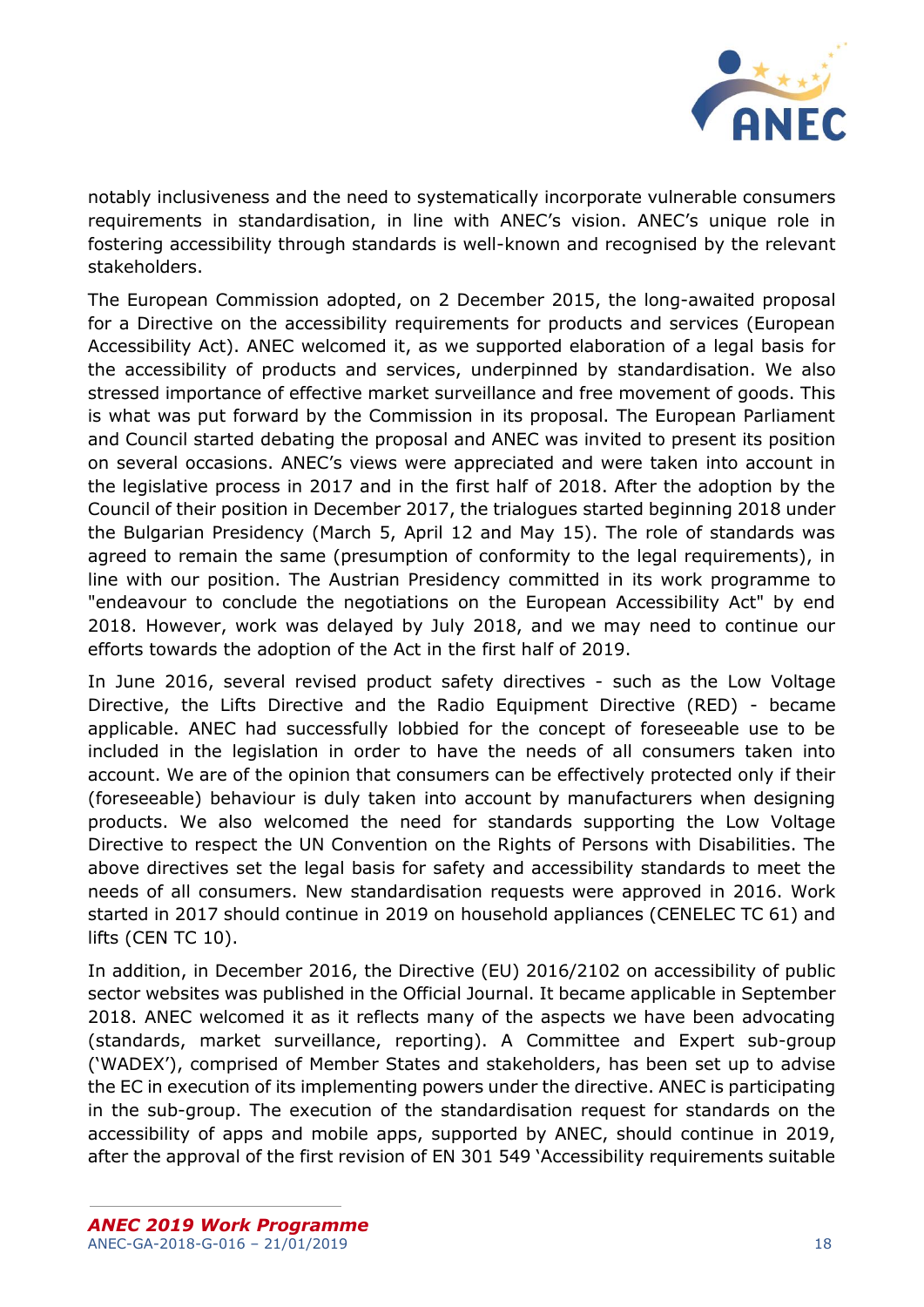

for public procurement of ICT products and services in Europe'. For 2019, a second revision of EN 301 549 is going to take place to cover more requirements. ANEC intends to contribute to the revision.

ANEC intends to continue taking an active role in the execution of the second phase of standardisation mandate M/420 - European accessibility requirements for public procurement in the built environment, as well as in relevant international standardisation.

ANEC will also continue to be involved in the standardisation of assistive products- such as wheelchairs (CEN TC 293/ISO TC 173) - and in the field of ergonomics (CEN TC 122/ISO TC 159). Accessibility depends on mainstreaming Design for All as well as the safety and quality of specific products and services.

ANEC also joined CEN TC 452 'Assistance dogs' and started a collaboration with the European Guide Dog Federation to contribute to this work which should continue in 2019.

Despite this, evidence that the incorporation of the needs of older and disabled people is systematically taking place in the standardisation system is lacking. This is why ANEC is supporting the work of CEN BT Working Group 213 'Strategic Advisory Group on Accessibility' (SAGA) to coordinate the execution of Mandate M/473 to include "Design for All" in relevant standardisation initiatives (CEN-CLC JTC 12 'Design for All'). This aligns with ANEC's call for a mechanism to be set up to provide standards-makers with the technical knowledge for meeting the needs of older and disabled people.

Moreover, more needs to be done on the accessibility of services, where there are challenges as services need to adjust to digital technologies that empower older people (ISO PC 311 on inclusive services, CEN TC 431 'Service Chain for Social Care Alarms' and CEN TC 449 'Quality of care for older people').

The Accessibility WG members propose for the coming years to consolidate the progress achieved in the following areas: safety and usability of products and services for people with disabilities, including access to the built environment, horizontal approach to accessibility standardisation, access to digital products and services or eAccessibility, and horizontal advice to other ANEC WGs.

It should be noted that due to the horizontal nature of Design for All and accessibility, some overlap among the different areas of priority, or with the work of other ANEC WGs, might arise, especially with the Digital Society and DOMAP WGs. Consumer vulnerability concerns in particular not only people with disabilities and older consumers, but also younger people and children.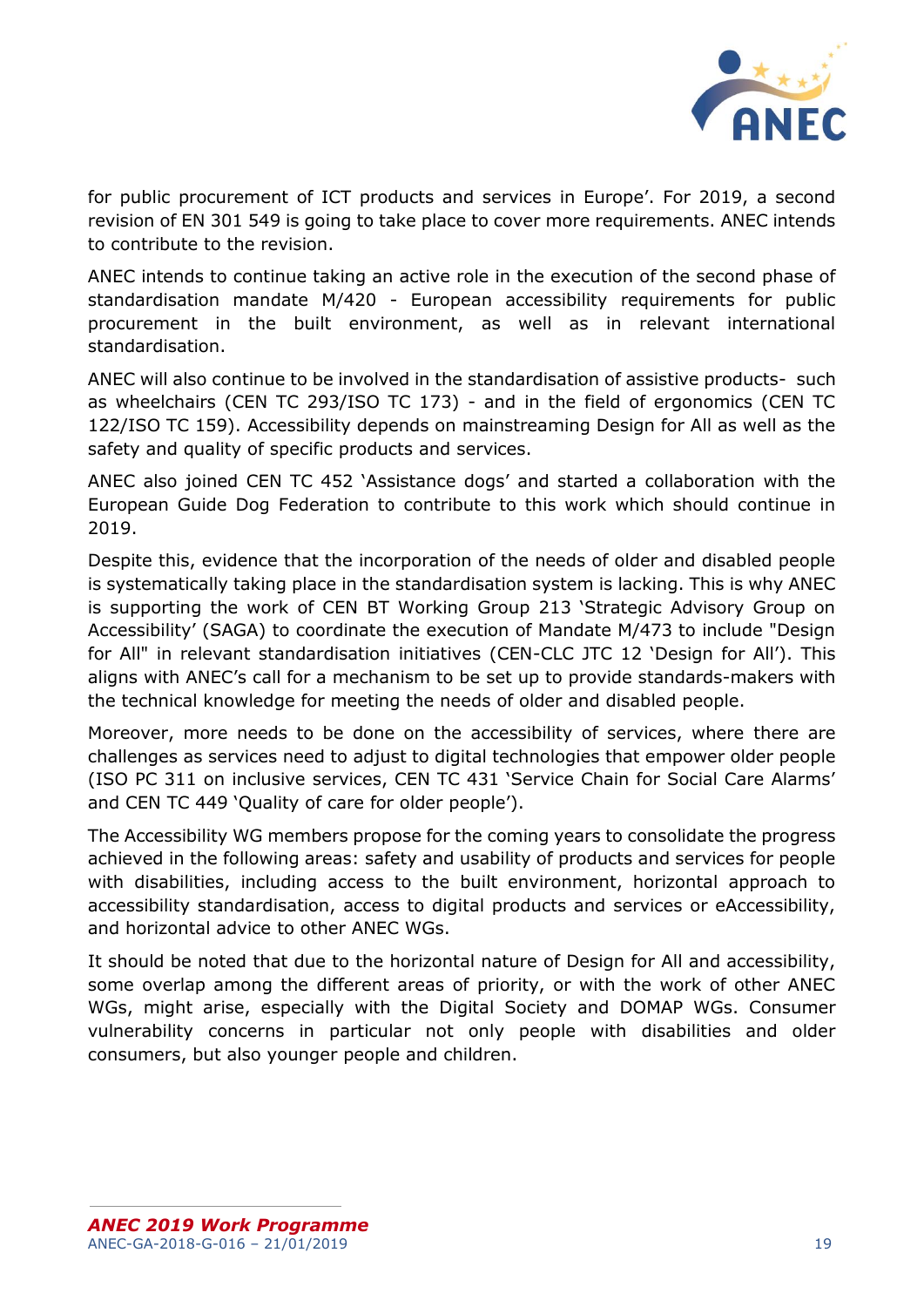

# **Accessibility**

## **Description of work in terms of activities and/or tasks**

*T4.1 European Accessibility Act* – contribute to final approval of European Accessibility Act with special focus on use of standards to complement legislation.

*T4.2 Horizontal approach to accessibility in standardisation* - participation in CEN-CENELEC BT WG 213 'Strategic Advisory Group on Accessibility' in the execution of standardisation mandate M/473 to include 'Design for All' in relevant standardisation initiatives, and training material on accessibility standardisation; participation in CEN-CENELEC JTC 12 (Mandate M/473) to contribute to finalisation of EN 17161 'Design for All - Accessibility following a Design for All approach in products, goods and services - Extending the range of users'; participate in ISO PC 311 'Inclusive service – Identifying and responding to consumers in vulnerable situations' to contribute to the drafting of ISO 22458 'Inclusive service: Identifying and responding to consumers in vulnerable situations'.

*T4.3 Safety & performance of electrical domestic appliances for all vulnerable consumers (with Child Safety WG & DOMAP WG)* - participation in the meetings of CENELEC TC 61 'Safety of Household Appliances' and WG 1 and/or Task Forces 'TF 2- 9' (toasters) and 'TF 2-14' (blenders); contribute to the maintenance of Parts 2 of EN 60335; participation in IEC TC 61 and its MT 4 on surface temperatures; monitor the work of CENELEC TC 116 WG 5 to follow-up possible revision of EN 50636 Parts 2; participation in other European & international fora as needed.

*T4.4 Accessibility & usability of the built environment* - participation in ISO TC 59 SC 16 in order to work on revision of ISO 21542 'Building construction - Accessibility and usability of the built environment'; participation in CEN-CLC JTC 11 'Accessibility in the built environment' to work on 2<sup>nd</sup> phase of mandate M/420 'European accessibility requirements for public procurement in the built environment'.

*T4.5 Lifts* - participation in CEN TC 10 and its technical bodies (WG 7 on revision of EN 81-70 'Safety rules for the construction and installation of lifts - Particular applications for passenger and good passenger lifts - Part 70: Accessibility to lifts for persons including persons with disabilities', WG 8 on the revision of EN 81-41 'Stairlifts and vertical lifting platforms for persons with impaired mobility' and EN81-40 'Safety rules for the construction and installation of lifts — Special lifts for persons with impaired mobility'; WG 6 'Fire related issues' and WG 9 'Inclined lifts').

*T4.6 Assistive products and services for people with disabilities* - participation in CEN TC 293 'Assistive products for people with disability'; monitoring ISO TC 173 'Assistive products for persons with disability' and contributing to WG 10 'Assistive Products for Cognitive Disabilities'; participation in CEN TC 452 'Assistance Dog & Guide Dog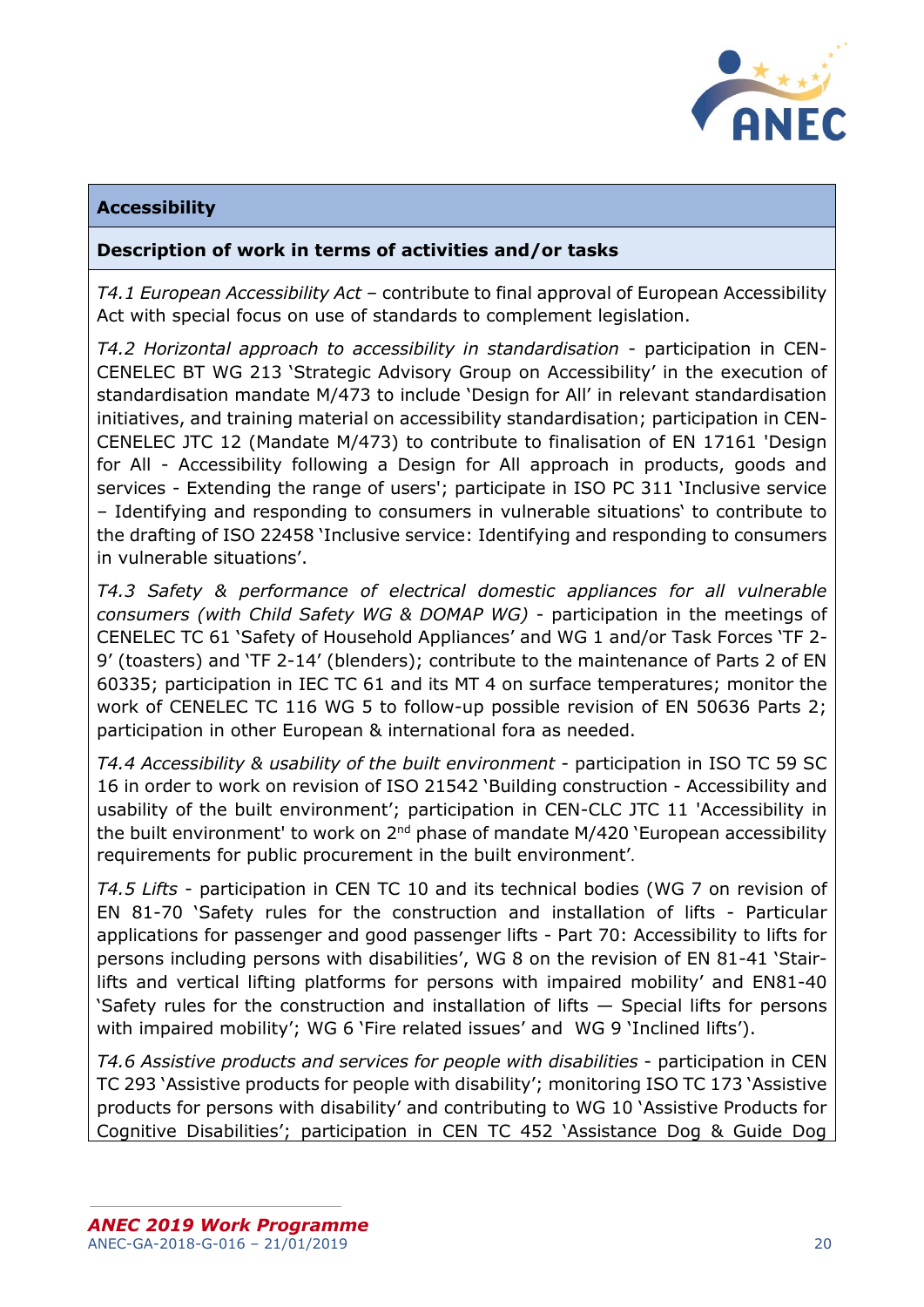

Teams Standards and Instructors Competences' and WG 1 'Terminology' and convening WG 6 'Accessibility'.

*T4.7 Ergonomics* - participation in CEN TC 122 'Ergonomics' and monitoring ISO TC 159 'Ergonomics'.

*T4.8 Accessibility of services (with ANEC Services WG)* - collaboration with ANEC Services WG for participation in CEN TC 431 'Service Chain for Social Care Alarms'; CEN TC 499 'Quality of care for older people' and ISO TC 228 WG 14 'Accessible tourism'.

*T4.9 Web & eAccessibility legislation (with Digital Society WG*) - Participation in EC WADEX sub-group on implementation of web accessibility directive.

*T4.10 Accessibility of electronic communications (with Digital Society WG*) – Follow revision by ETSI TC HF of EN 301 549 'Accessibility requirements suitable for public procurement of ICT products and services in the Europe' and execution of standardisation request to implement web accessibility directive (M/554) and contribution to new work on smart cities standardisation; participation in CEN/CENELEC/ETSI Joint Working Group 'eAccessibility' on revision of EN 301 549; possible participation in CEN TC 224 WG 6 'User Interface' on revision of prEN 1332- 3:2016 'Identification card system - User Interface-Part 3: Keypads' and any other relevant standard.

*T4.11 Liaison with other ANEC Working Groups and collaboration with other organisations-* liaison with other ANEC Working Groups when relevant; collaboration with EDF, EBU and AGE Platform Europe on common priorities such as the draft European Accessibility Act (accessibility legislation underpinned by standards) and the EU Covenant on Demographic Change.

*T4.12 Management of Accessibility WG* – briefing and debriefing of ANEC experts, organisation of WG meetings, validation of representatives' reports, training of experts, coordination and drafting of comments.

# <span id="page-20-0"></span>**3. Domestic Appliances (DOMAP)**

*General objectives: to reduce number of accidents from use of domestic appliances & their severity, and encourage the environmental & performance aspects of household appliances; to reduce the number of (fatal) accidents due to CO emissions and poisonings.*

Standardisation linked to domestic appliances covers a broad range of products: from toasters, microwave and simple ovens, to hairdryers, water heaters and garden equipment. Apart from safety and performance, accessibility is also a key aspect (where the DOMAP WG works with the Accessibility WG). Furthermore, market surveillance and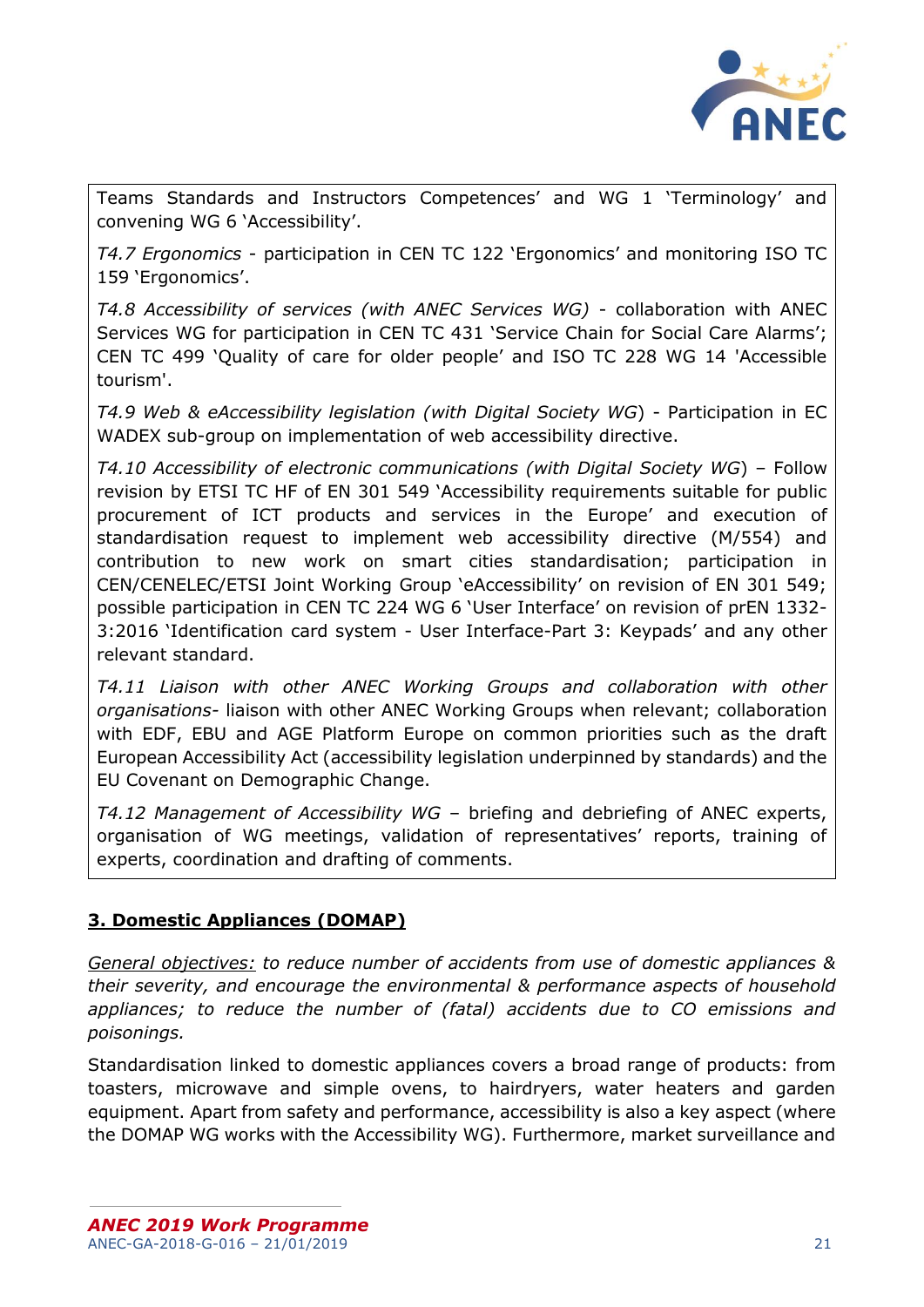

enforcement is considered a vital contribution in ensuring (future) consumer confidence in domestic appliances.

Despite ANEC's Not-Favourable Opinions and comments during the Enquiry and Formal Vote stages, EN 50291-1 'Gas detectors - Electrical apparatus for the detection of carbon monoxide in domestic premises - Part 1: Test methods and performance requirements' was adopted by CENELEC and published in May 2018. Unless there is a need, ANEC will not participate in CLC TC 216 meetings in 2019 but will monitor the work. In addition, we will continue to intervene on other issues related to the prevention of CO poisoning when needed.

Following a number of injuries from drones to people on the ground, including children, ANEC welcomed the initiative from the European Commission to develop an aviation regulatory framework, as well as a standardisation request, ensuring safe use of all kinds of drones. In 2018, a draft delegated EC regulation was published on making available on the market unmanned aircraft intended for use in the 'open' category. Early in 2019, the EC plans to adopt a standardisation request covering requirements defined in the delegated regulation. The Domestic Appliances WG will monitor developments in cooperation with other ANEC Working Groups in 2019.

No activities of CEN TC 152 are foreseen for 2019 as the three revised standards for amusement park equipment were adopted in 2018, with support from ANEC.

The Consumer Safety Network Expert Group on ladders (under the General Product Safety Directive) is inactive and so this activity has been deleted from our Work Programme 2019. We shall continue to monitor (other) relevant work under the GPSD.

Elsewhere, ANEC plans to participate in (or follow) the work of the same standards committees and working groups as in 2018.

### **Domestic Appliances**

### **Description of work in terms of activities and/or tasks**

*T5.1 Electrical household appliances under Low Voltage Directive -* participation in EC LVD Working Party.

*T5.2 Safety of electrical appliances -* participation in CENELEC TC 61 and IEC TC 61; monitoring CENELEC TC 116 WG5; monitoring IEC ACOS and participate when needed.

*T5.3 Safety & performance of electrical domestic appliances for all vulnerable consumers (with Child Safety & Accessibility WGs) -* participation in CENELEC TC 61 WG 1; participation in IEC TC 61 and its MT 4 (using results of ANEC technical studies); participation in other European & international fora as needed. This activity is foreseen to be supported by a subcontracted expert to assist and aid ANEC in the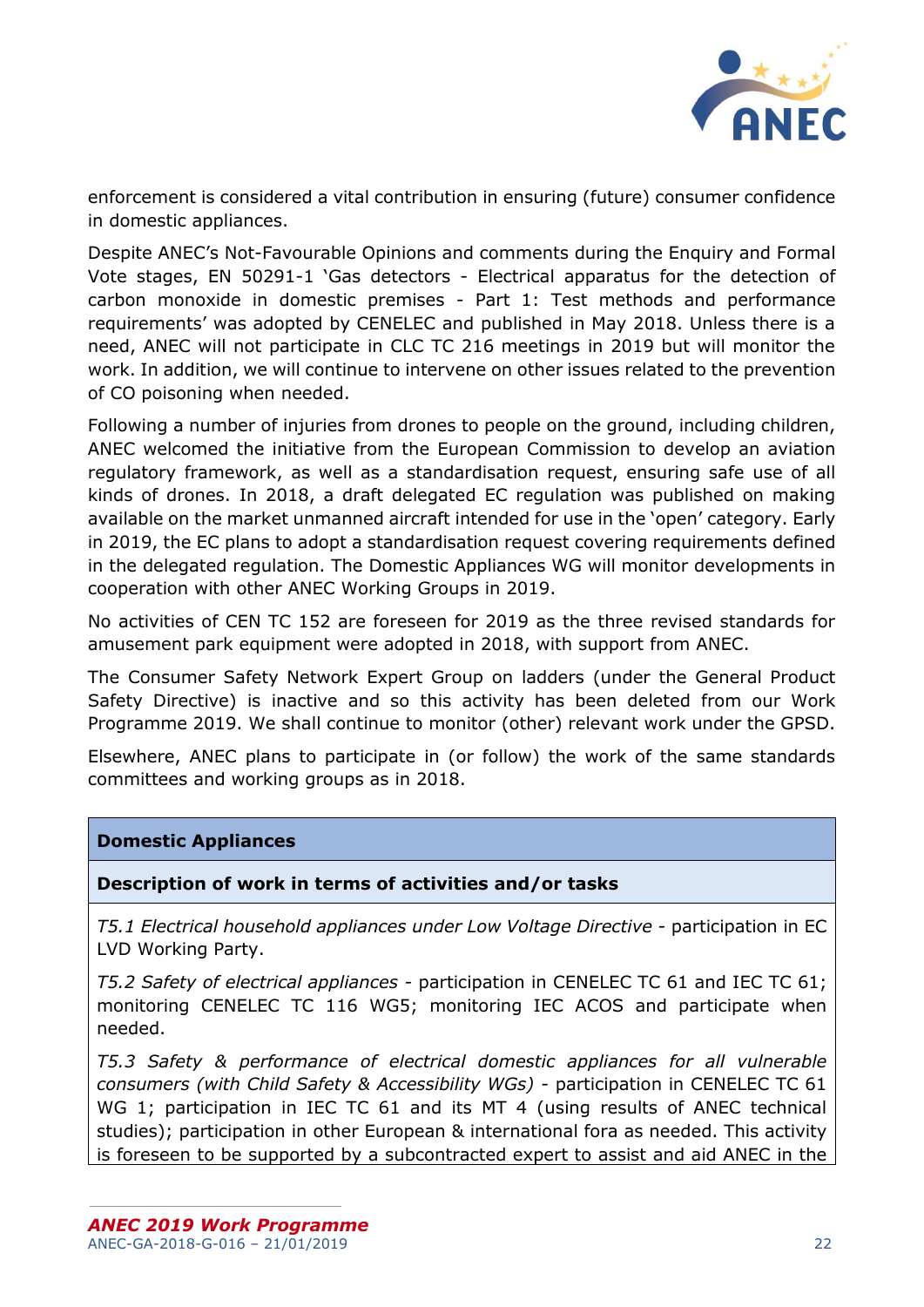

continuing revision Parts 2 of EN and IEC 60335 standards with respect to the safety of children, older persons and persons with disabilities. The work will entail providing expertise in terms of written comments, advice to ANEC members and ANEC Secretariat on standards work in this area, as well as promoting and defending these positions in meetings, mainly in IEC.

*T5.4 Child appealing (electrical) products -* participation in CENELEC TC 61 WG 8.

*T5.5 Gas appliances & Gas Appliances Regulation (GAR) -* monitor the agenda of the Commission meetings on the Gas Appliances Regulation (GAR) and participate if necessary; monitoring CEN TC 49 'Gas cooking appliances' and participate when needed.

*T5.6 CO emissions & preventing poisoning -* monitor work of CENELEC TC 216 and participate when needed; intervene on other issues related to the prevention of CO poisoning when relevant/needed.

*T5.7 Safety of Machinery -* monitoring CEN TC 144 WG 7 'Garden equipment' and CEN TC 153 'Machinery intended for use with foodstuffs and feed'; monitor developments concerning drones, in cooperation with other ANEC Working Groups.

*T5.8 Domestic appliances under General Product Safety Directive -* monitor relevant work under the GPSD.

*T5.9 Surface temperatures -* monitor implementation of CENELEC Guide 29 & EN ISO 13732-1 by relevant bodies.

*T5.10 Market surveillance -* participate in meetings on joint market surveillance actions in the DOMAP field.

*T5.11 Management of Domestic Appliances WG –* briefing and debriefing of ANEC experts, organisation of WG meetings and of teleconference meetings if relevant, validation of representatives' reports, training of experts, coordination and drafting of comments.

# <span id="page-22-0"></span>**4. Digital Society (including Innovation)**

*General objectives: access to the Information Society by older people & people with disabilities; the safety & security of electronic communication products, networks & services; interoperability; privacy.*

Digital products and services, such as mobile phones, the internet and apps, play a key role in consumers' everyday lives, from shopping on-line to listening to music. However, while they have the potential to improve consumer welfare by making more products and services available, digital technologies also pose several challenges in terms of protection of traditional consumer rights in an on-line environment (notably privacy, data protection, cybersecurity and accessibility by the more vulnerable consumers).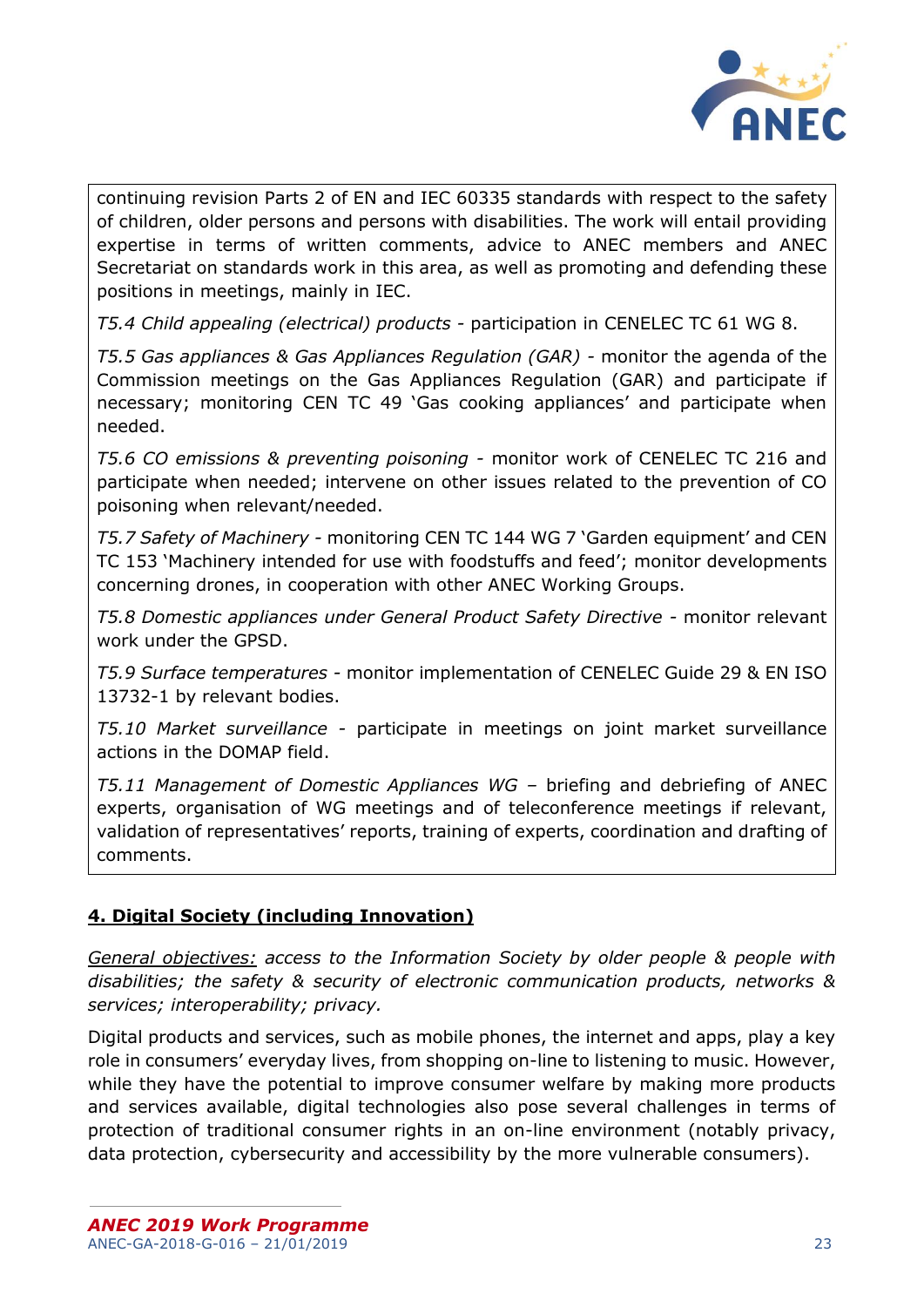

The creation of a true Digital Single Market is at the centre of the European Commission priorities in order to ensure better access on-line and tackle any barriers .

ANEC follows standards issues through its Digital Society WG. The WG members' aim is to promote and defend consumers' interests in this specific field which is one where standards can be used effectively to complement regulation and policies and meet the challenges. It should be noted that standardisation in this domain is to some extent different from the traditional "New Approach" sector: although there are some standards in that scope, the standards are often global and elaborated according to "informal and fast" procedures.

Furthermore, the Standardisation Regulation allows for certain ICT technical specifications produced by informal standardisation bodies - fora and consortia - to be used in EU policies and public procurement, to increase, inter alia, interoperability of ICT for consumers. ANEC thinks that interoperability is a key issue for consumers, together with private data protection, security and accessibility and usability.

With this in mind, ANEC monitors the implementation of these provisions by following the work of the Multi-Stakeholder Platform (MSP) on ICT Standardisation, set up in connection with the Regulation.

The Digital Society WG members have proposed for the coming years to continue to consolidate the progress achieved in the following: Access to the Information Society by older people and people with disabilities (e-Accessibility); electronic communication products, networks and services; E-Recognition, and Privacy and Cybersecurity Standardisation.

In addition to safety of physical devices such as smart phones and tablets (CENELEC TC 106x and 108x) and the accessibility of ICT products and services for consumers with disabilities (CEN-CLC-ETSI JWG eAccessibility and ETSI TC Human Factors), the Digital Society WG plans to continue to follow the activities around privacy and security standardisation of CEN TC 224 'Personal identification and related personal devices with secure element, systems, operations and privacy in a multi sectorial environment', CEN-CENELEC JTC 8 'Privacy management in products and services' and of CEN–CENELEC JTC 13 'Cybersecurity and data protection'. The last activity should be seen in the context of the draft European Cybersecurity Act which refers to standards and should be approved in 2019. We will participate in ETSI TC CYBER is we receive funding through the StandICT project.

Consumer privacy and security are also at the centre of a newly set up ISO PC 317 'Consumer protection: privacy by design for consumer goods and services' which we plan to follow thanks to the funding for a new representative provided by the StandICT.eu project. ANEC was one of the proposers, together with ISO/COPOLCO and BSI CPIN.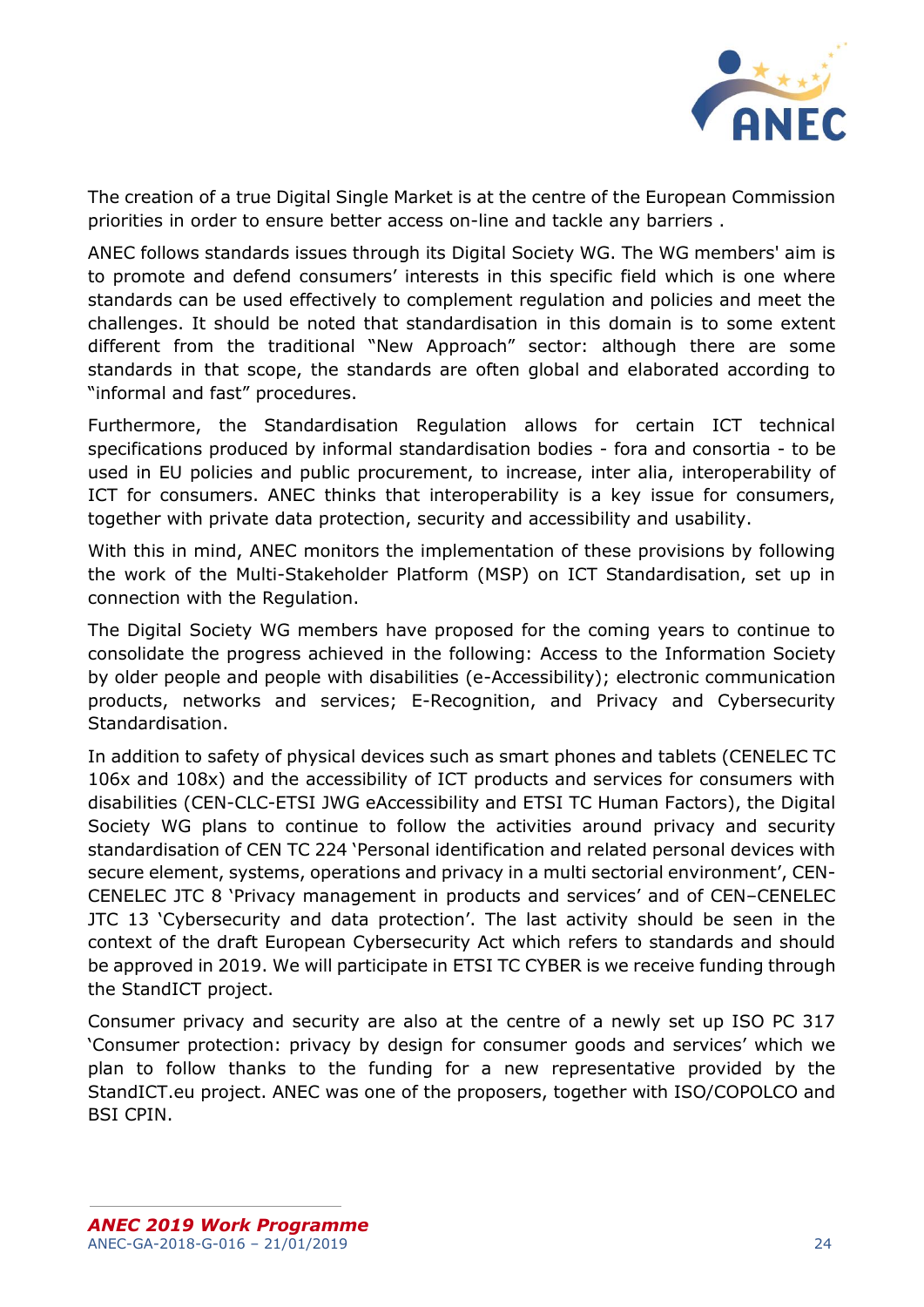

Conversely, the CEN-CENELEC BT WG on Fintech will be disbanded in autumn 2018 after publication of its mapping report. ANEC was able to influence the content of the report in the interest of consumers. ANEC has also stopped following the CEN Workshop on a "Unique Identifier for Personal Data Usage Control in Big Data" (CEN WS ISÆN) as no activities took place.

Privacy, security and accessibility, as well as interoperability, remain the main issues advocated by ANEC in smart cities standardisation (CEN-CENELEC-ETSI Smart and Sustainable Cities and Communities Sector Forum (SSCC-SF) which should be led by a new Technical Committee in 2019.

In March 2016, ANEC submitted a proposal to ETSI TC 'Human Factors' for a work item on "Smart cities and communities standardisation for citizens & consumers". It was approved by the ETSI/OCG and a slightly-modified version sent to the ETSI Board for endorsement. In September 2018, ETSI informed us that the EC had approved the proposal for financial support (under the ICT Standardisation Rolling Plan). Th aim of the item is to assess the different citizen-related issues that smart city-related standardisation in the ICT domain needs to address. The TR will state the key citizen/consumers concerns and issues (for example, accessibility or privacy), and recommend how standards could meet them.

Connected and automated decision-making (Artificial Intelligence) technologies are finding their way into consumer products, bringing along new challenges for product safety and consumer protection. In 2019 we will assess with BEUC whether existing legislation can satisfactorily deal with specific aspects of product safety linked to internet connectivity and algorithm decision-making. In 2018, ANEC joined the European Commission AI Alliance and the Open Community for Ethics in Autonomous and Intelligent Systems standards (OCEANIS) to contribute to discussions on standardisation priorities in 2019.

At the beginning of 2018, ANEC was invited to join the CEN Workshop 'Journalism Trust Initiative' (JTI) aimed at developing a CEN Workshop Agreement (CWA) with verifiable set of rules and benchmarks for trustworthy news and journalism. The CWA proposers are Reporters Without Borders (RSF), supported by the Global Editors Network (GEN), the European Broadcasting Union (EBU), and the 'Agence France Press' (AFP). Reporters Without Borders and BEUC were members of the High-Level Group on fake news set up by DG CNECT. ANEC will ensure coordination with BEUC on the position on fake news. The work should continue in 2019.

As active engagement of consumers will be pivotal to the success of smart meter deployment, ANEC will continue to contribute to the activities of the European Commission Smart Grids Task Force (SGTF) and ESOs Smart Meters Coordination Group (SMCG) to deal with consumer-relevant issues. The continuation of work on interoperability, data sharing procedures and cybersecurity is anticipated by the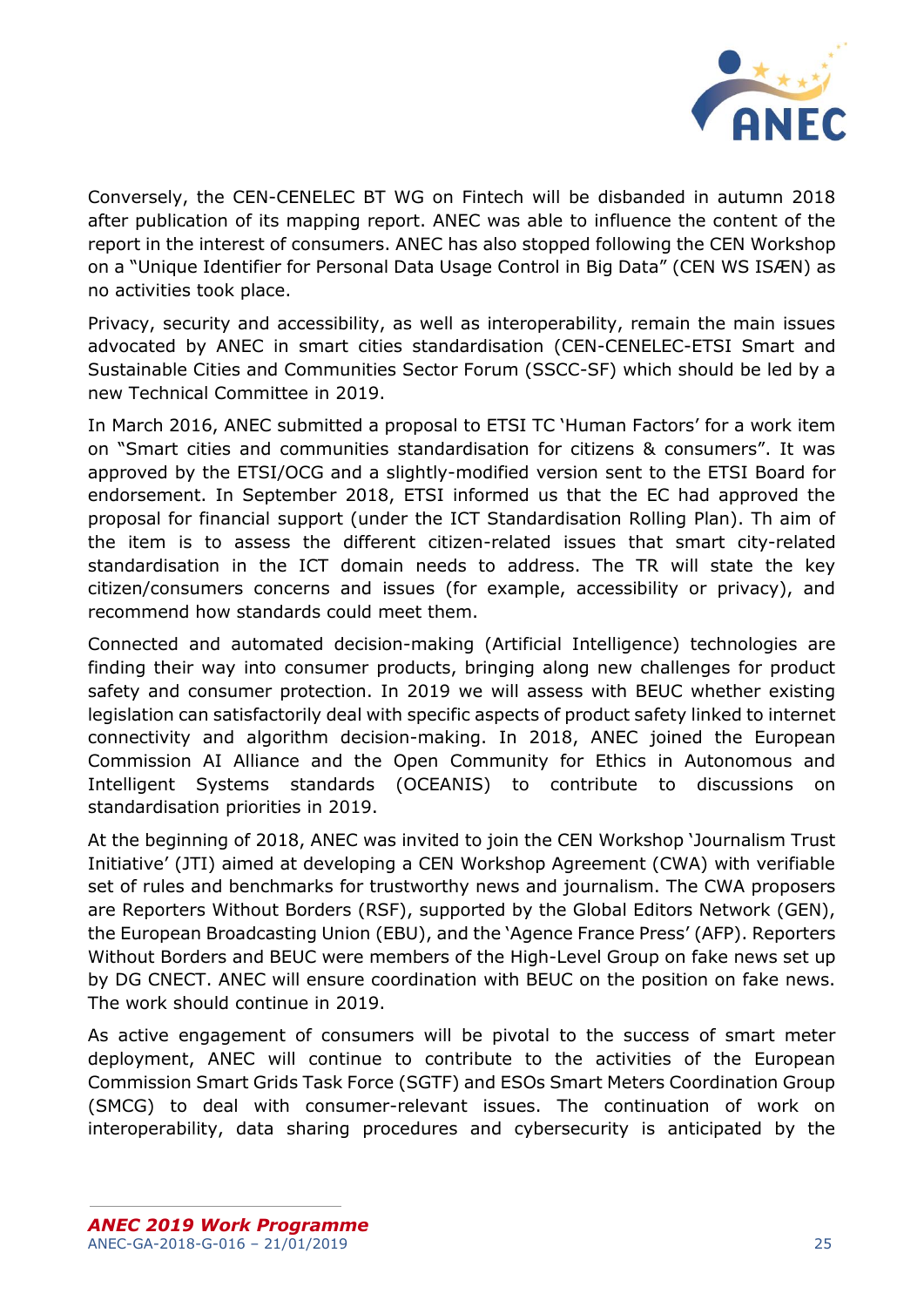

European Commission but cannot yet be guaranteed and will become clear only after the steering committee meeting at the beginning of 2019.

It should be noted that, due to the convergence of technologies, some overlap among the different areas of priority, or with the work of other WGs, can arise, especially with the Accessibility WG and the Smart Meters and Smart Grids Ad Hoc Group. Consumer vulnerability concerns in particular not only people with disabilities and older consumers, but also younger people and children.

# **Digital Society (including Innovation)**

### **Description of work in terms of activities and/or tasks**

*T6.1 Web & e-Accessibility legislation* – see T4.9.

*T6.2 Accessibility of electronic communications* – see T4.10.

*T6.3 Product legislation, Radio Equipment Directive (RED)* - participation as an observer in the EC Expert Group on Radio Equipment (established under the RED Directive), provided selection is successful, in order to detect issues of consumer interest and follow up on proposal for an EC delegated act on privacy and security essential requirements; follow-up implementation of relevant consumer aspects of the M/536 standardisation request to implement the Radio Equipment Directive.

*T6.4 Human exposure to electromagnetic fields* - participation in CENELEC TC 106X which works on the subject of human exposure to electromagnetic fields (EMF) to comment on relevant documents, working drafts and/or draft standards; participation in CENELEC TC 106X WG 20 on "reasonably foreseeable conditions of use" to comment on relevant documents, working drafts and/or draft standards.

*T6.5 Safety of IT audio-video equipment* - participation in IEC TC 108 and CENELEC TC 108 and WG 3 on safety of Personal Music Players and contribution to execution and finalisation of the standardisation Mandate M/452 on safety of Personal Music Players.

*T6.6 e-Recognition* - participation in CEN TC 224 'Personal identification and related personal devices with secure element, systems, operations and privacy in a multi sectorial environment' in order to comment on relevant documents, working drafts and/or draft standards; participation in CEN TC 225 'AIDC Technologies' in order to comment on relevant documents, working drafts and/or draft standards.

*T6.7 Biometrics* - participation in CEN TC 224 WG 18 on Interoperability of Biometrics to comment on relevant documents, working drafts and/or draft standards; Participation in CEN TC 224 WG 19 'Breeder Document' to comment on relevant documents, working drafts and/or draft standards.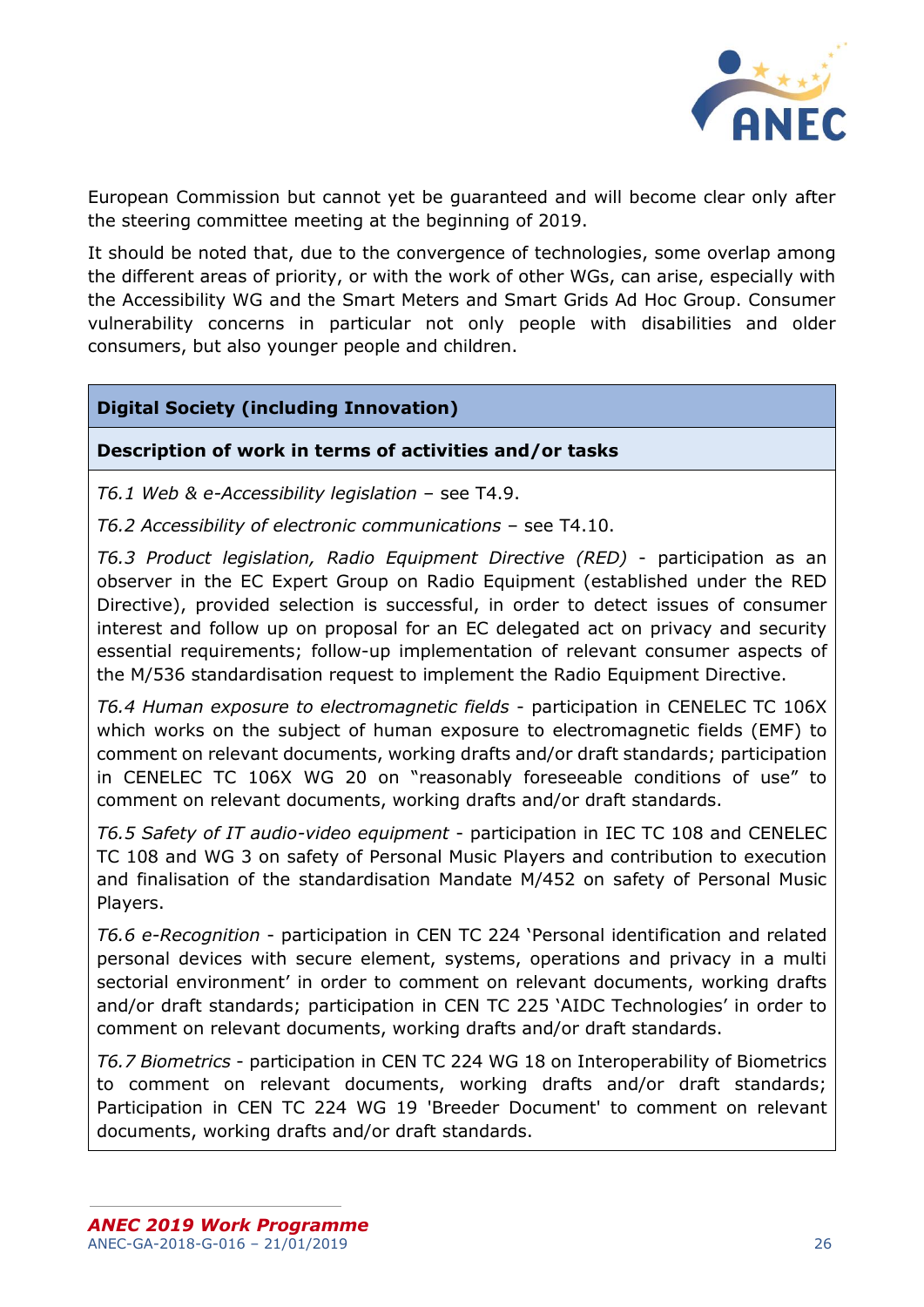

*T6.8 Privacy & Cybersecurity Standardisation* **-** participation in CEN-CENELEC JTC 8 'Privacy management in products and services', to work on execution of the standardisation request on privacy management in the design and development and in the production and service provision processes of security technologies (M/530); participation in ISO PC 317 'Consumer protection: privacy by design for consumer goods and services' to comment on relevant documents, working drafts and/or draft standard (financial support from StandICT project); participation in CEN–CENELEC TC 13 'Cybersecurity and data protection' to comment on relevant documents, working drafts and/or draft standard and follow up on ANEC proposal on testing programme; participation in ETSI TC CYBER to comment on relevant documents, working drafts and/or draft standard (subject to recruitment of suitable expert).

*T6.9 Smart & sustainable cities* – participation in CEN-CENELEC-ETSI Sector Forum on Smart and Sustainable Cities and Communities (SSCC-SF) to comment on relevant documents, working drafts and/or draft standards; participation in possible CEN-CENELEC-ETSI Technical Committee to comment on relevant documents, working drafts and/or draft standards; contribution to ETSI TC HF STF on smart cities based on ANEC's proposal.

*T6.10 Policy on ICT standardisation* - participation in EC ICT Multi-Stakeholder Platform, comment on ICT Rolling Plan; monitoring of implementation of ICT Priority Plan.

*T6.11 Smart Meters and Smart Grids* - participation in CEN-CENELEC-ETSI Smart Meter Coordination Group, European Commission Smart Grid Task Force and related expert groups (such as Expert Group 1).

*T6.12 Connected and automated decision making (AI) products and services*  participation in AI meetings and workshops to comment on relevant documents, working drafts and/or draft standards; contribution to assessment of legislation and standards on safety of connected products.

*T6.13 On-line disinformation and 'fake news' -* Participation in CEN Workshop 'Journalism Trust Initiative' (JTI) to comment on relevant documents, working drafts and/or the draft CWA.

*T6.14 Management of Digital Society WG and Smart Meters & Smart Grids ad hoc group* – briefing and debriefing of ANEC experts, organisation of WG meetings, validation of representatives' reports, training of experts, coordination and drafting of comments.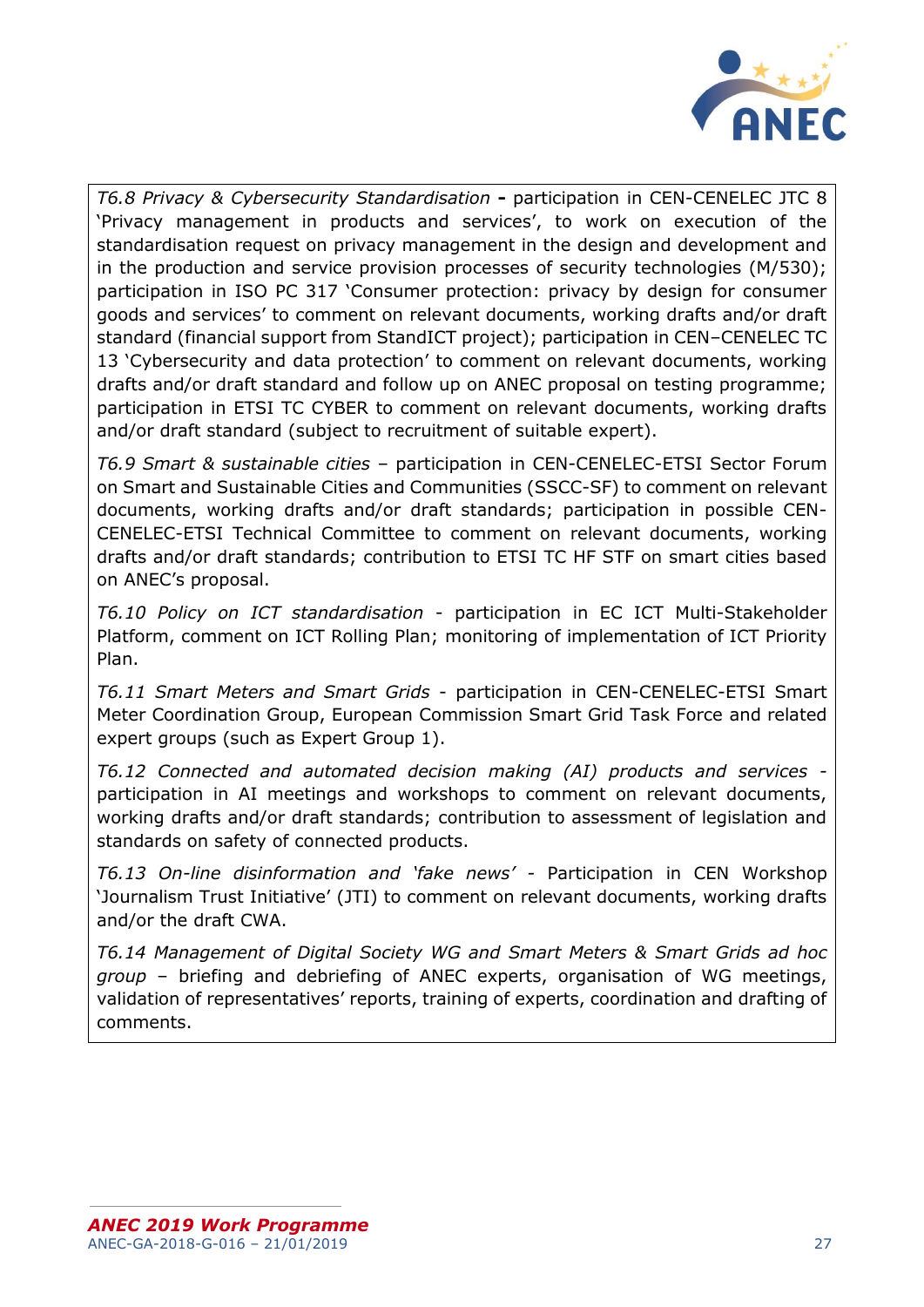

# <span id="page-27-0"></span>**5. Services**

*General objectives: to obtain a legal framework for the safety of services that guarantees a consistent approach across sectors; ensure consumer concerns are addressed in the regulations and standards for services.*

Although the Internal Market for products is well-established, no such seamless environment exists for services in the EU, despite the intent of proposals such as:

- the Single Market Acts;
- the provisions of Regulation (EU) 1025/2012;
- European Consumer Agenda;
- numerous initiatives taken by CEN.

The absence of a legal framework for the safety of services has the potential to create high levels of consumer detriment. Hence the role of the Services WG is to influence legislation that enables service standards developed at the European level to be effective, and to participate in the development of the standards themselves. The majority of service standards tend to be developed at national level, with businesses keen to develop certain B2B standards at European level (e.g. standards for management consultancies). Consumer services also saw an increasing development of international standards due to the global nature of certain activities.

Through Mandate M/517, the Commission proposed development of a range of horizontal services standards. CEN TC 447 'Services - Procurement, contracts and performance assessment', is developing the standards under Phase 2 of M/517 capable of flexible application across a wide range of services on topics (such as procurement and pre-contract information provision, contracts and performance assessment). Importantly, the part on contracts will also cover business to consumer (B2C) services.

In the measures issued in June 2016 in the Standardisation Package II, the Commission expressed the intention to step up efforts and set practical solutions to promote the greater development and use of European service standards, improve awareness, and address the barriers faced by European service providers. ANEC intends to continue contributing to the development of these actions.

Furthermore, the evolution of products is increasingly leading to the development of new services (e.g. community-based integrated health & care services) and the continuing growth of the service sector demands a cross-sector overview by ANEC.

In 2019, ANEC plans to participate in (or follow) the work of the same standards committees and working groups as it did in 2018.

In line with ANEC's Favourable Opinion, the standard EN 16844 'Aesthetic medicine services - Non-surgical medical treatments'*,* was published in September 2017. Nevertheless, we highlighted overlaps with the work of CEN TC 409 'Beauty Salon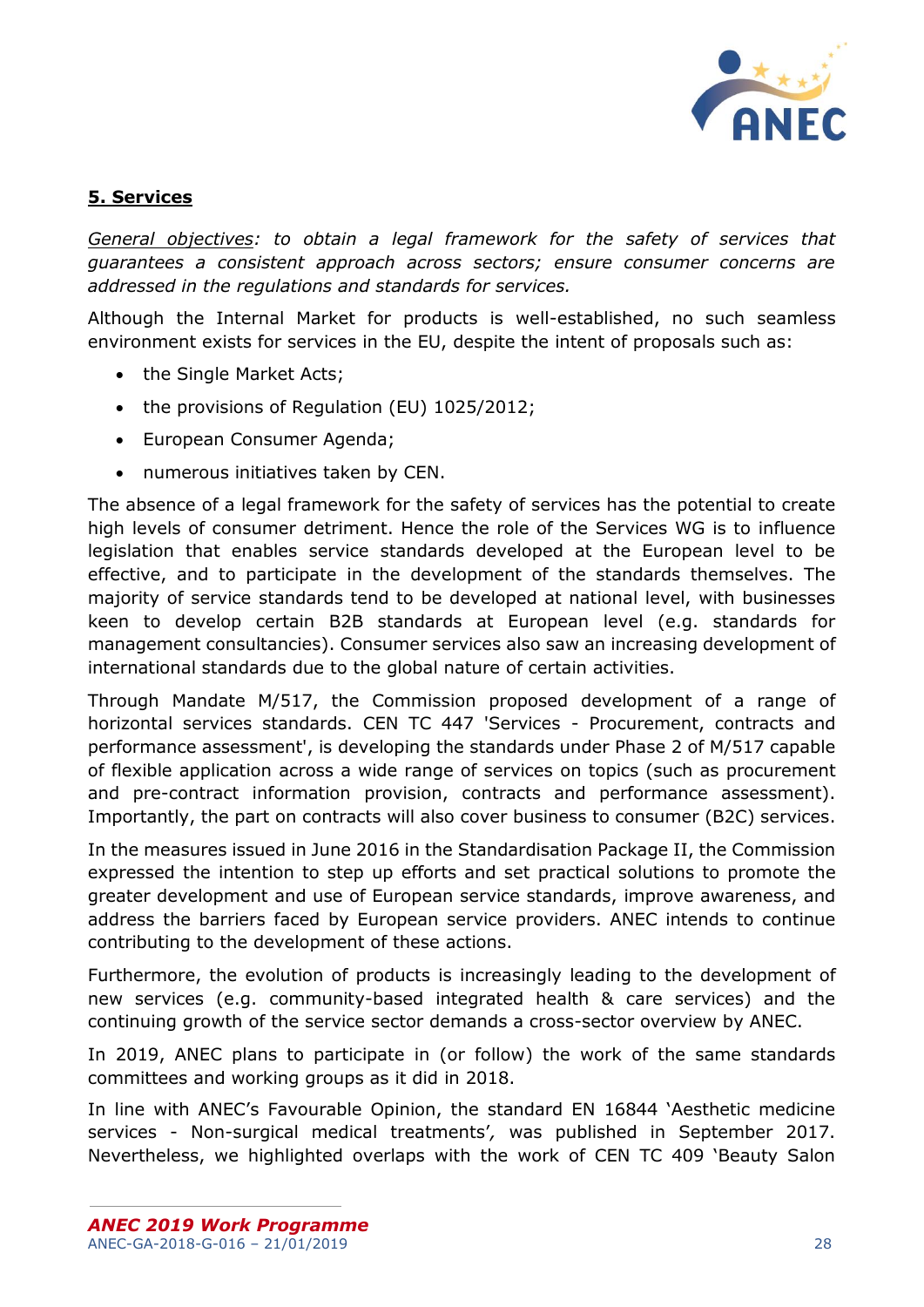

services' and some CEN members also noted the need for clarification of ambiguities regarding competences in the two standards. Though, the work in CEN TC 403 'Aesthetic surgery and aesthetic non-surgical medical services' came to an end in 2017, the Project Committee was tasked to develop a European standard to set requirements in relation to aesthetic surgery services to patients. ANEC supported the creation of this TC and participated in the development of the standard. ANEC will follow the development of a Technical Specification on advanced treatments, which may follow in 2019.

### **Services**

## **Description of work in terms of activities and/or tasks**

*T7.1 Horizontal service standardisation & policy* – participation in CEN SAGS; participation in CEN TC 447 'Services – Procurement, contracts and performance assessment' and in M/517 implementation; participation in ISO COPOLCO WG 18 on services; ISO TC 176 SC 3 WG 18 'Customer satisfaction'; participate in policy debates on future service legislation & standardisation; monitor the developments of ISO 10004 in relation to work carried out in CEN TC 447; participate in developments on ISO 10008 (e-commerce) and its possible revision.

*T7.2 Health, support & well-being services* - Participate in revision of work of CEN PC 409 'Beauty salon services'; monitor ISO TC 228 WG 2 'Health Tourism' and provide consumer input to work on medical spas; participate in CEN TC 449 'Quality of care for older people' in collaboration with ANEC Accessibility WG, also based on joint 2014 DfA/Services R&T Study on "Models of special Accommodation for Older People across Europe"; participation in CEN TC 450 on 'Minimum requirements of patient involvement in person-centred care'; monitor EC work on indoor UV exposure services; participate in CEN TC 448 'Funeral services'; participate in CEN TC 431 'Service Chain for Social Care Alarms'; collaborate with Accessibility WG on accessibility of services; monitor work on tattoo services in CEN TC 435, liaising with ANEC chemicals PT where needed; use of ANEC 2017 technical study in ANEC participation in meetings on healthcare services standardisation; use ANEC 2018 technical study in ANEC participation in meetings on cross border services, sharing of results with Commission; participate in development of an ISO Standard on Inclusive Services to address needs of vulnerable consumers following COPOLCO Resolution 8/2015.

*T7.3 Tourism, leisure & sports services -* monitor follow up actions to the EC Communication on the Future of EU Tourism Policy and promote ANEC position on tourism services policy and standardisation; participate in Expert group on maritime safety; monitor activities related to Leaseurope quidelines on car rental services; monitor CEN TC 329 'Tourism Services'; participate in ISO TC 228 'Tourism and related services' and its WG 15 with a view to bringing the consumer perspective;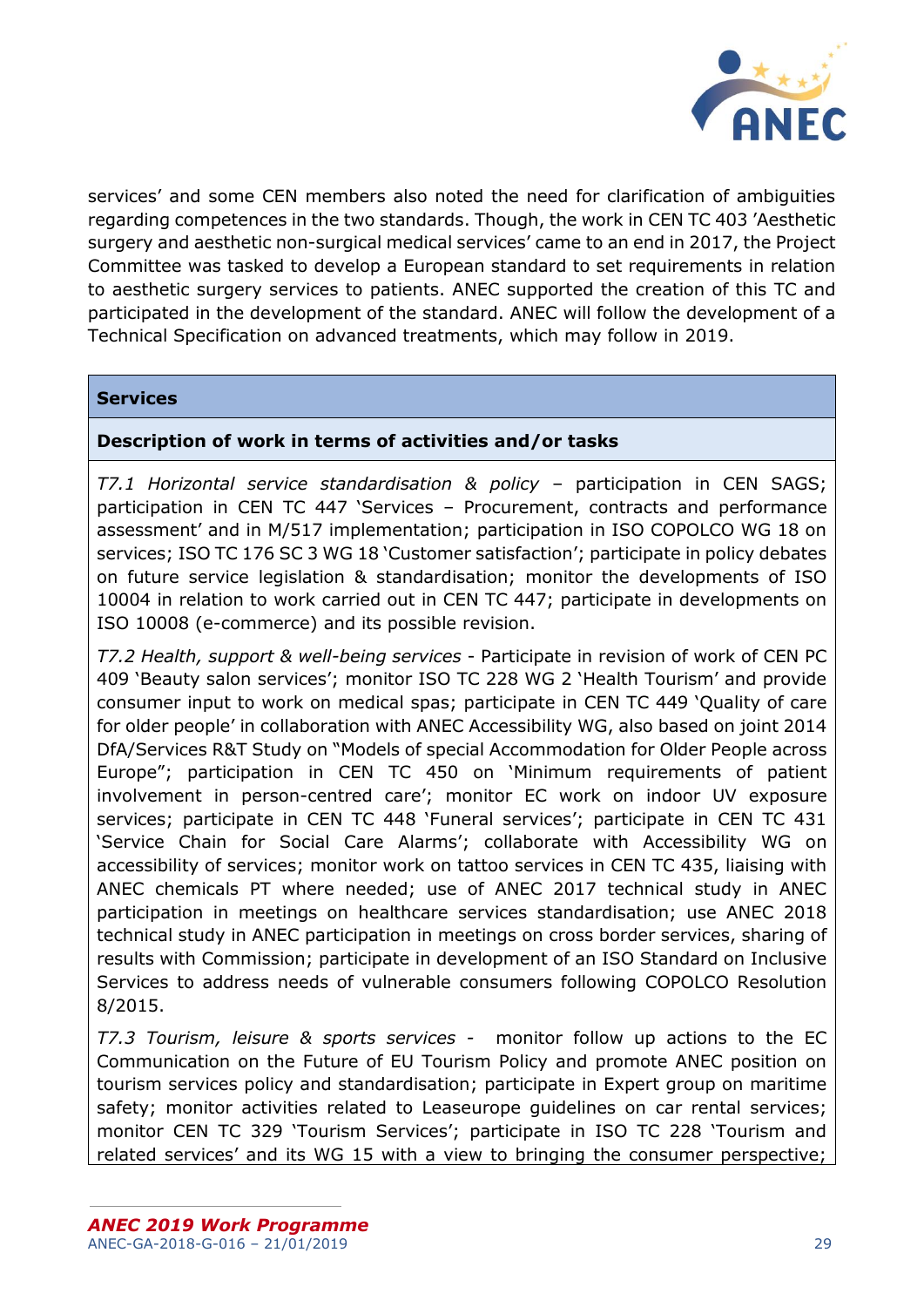

participate in ISO TC 228 WG 14 'Accessible tourism', liaise with Accessibility WG on accessibility of tourism services; participate in CEN TC 136 WG 2 'Fitness centres'; liaise with Domestic Appliances WG and Child Safety WG on safety of leisure products.

*T7.4 Safety of accommodation* - follow-up campaign actions on tourism for consideration of input on accommodation safety, following COM (2014) 464 and EP resolution of 29 October 2015 on new challenges and concepts for the promotion of tourism in Europe (2014/2241(INI)); collaborate with partners to promote and progress the set-up of a pan-European injury database on (fire) accidents in tourism services; monitor NWI in CEN to detect and react to issues in the consumer interest in the area of tourism accommodation (fire) safety and security (e.g. CEN TC 391 'Societal and citizen security'); continue liaising with ANEC Sustainability WG on (fire) safety of buildings; liaison with the ANEC Accessibility, Domestic Appliances and Child Safety WGs on respective issues of mutual importance (e.g. evacuation of persons with special needs and gas safety, injury databases).

*T7.5 Postal services* - participation in CEN TC 331 and CEN TC 331 WG 1 notably in the implementation of *standardisation request M/548 as regards postal services and the improvement of quality of service in support of Directive 97/67/EC*; monitor developments following the plan to boost e-commerce that included a Proposal for a Regulation on cross-border parcel delivery services in light of ANEC study on ecommerce; promotion of ANEC position on cross border parcel delivery services; participate in "Keep me posted EU" campaign steering group meetings.

*T7.6 Cross-Border online services -* monitoring of policy developments regarding collaborative economy and online platforms; participate in standardisation debate on sharing/collaborative economy in ISO/COPOLCO; liaison with BEUC and Digital Society WG on issues of common relevance.

T7.7 *Financial services* - monitor activities of CEN TC 445; participate in EPC Scheme End User Forum (SEUF); explore cooperation with Consumers International to monitor follow-up of COPOLCO investigation on consumer concerns in financial services or possible activities of interest at ESOs level; ANEC Services WG to monitor and input if need be in the work of Digital Society, Accessibility and Sustainability WGs of relevance to financial services.

T7.8 *Management of Services WG* – briefing and debriefing of ANEC experts, organisation of WG meetings, validation of representatives' reports, training of experts, social media promotion, coordination and drafting of comments.

# <span id="page-29-0"></span>**6. Sustainability**

*General objectives: to improve the environmental performance of products and contribute to their safety; to ensure innovative technologies are safe when used in products, that claims are verifiable & adequate information is provided to consumers;*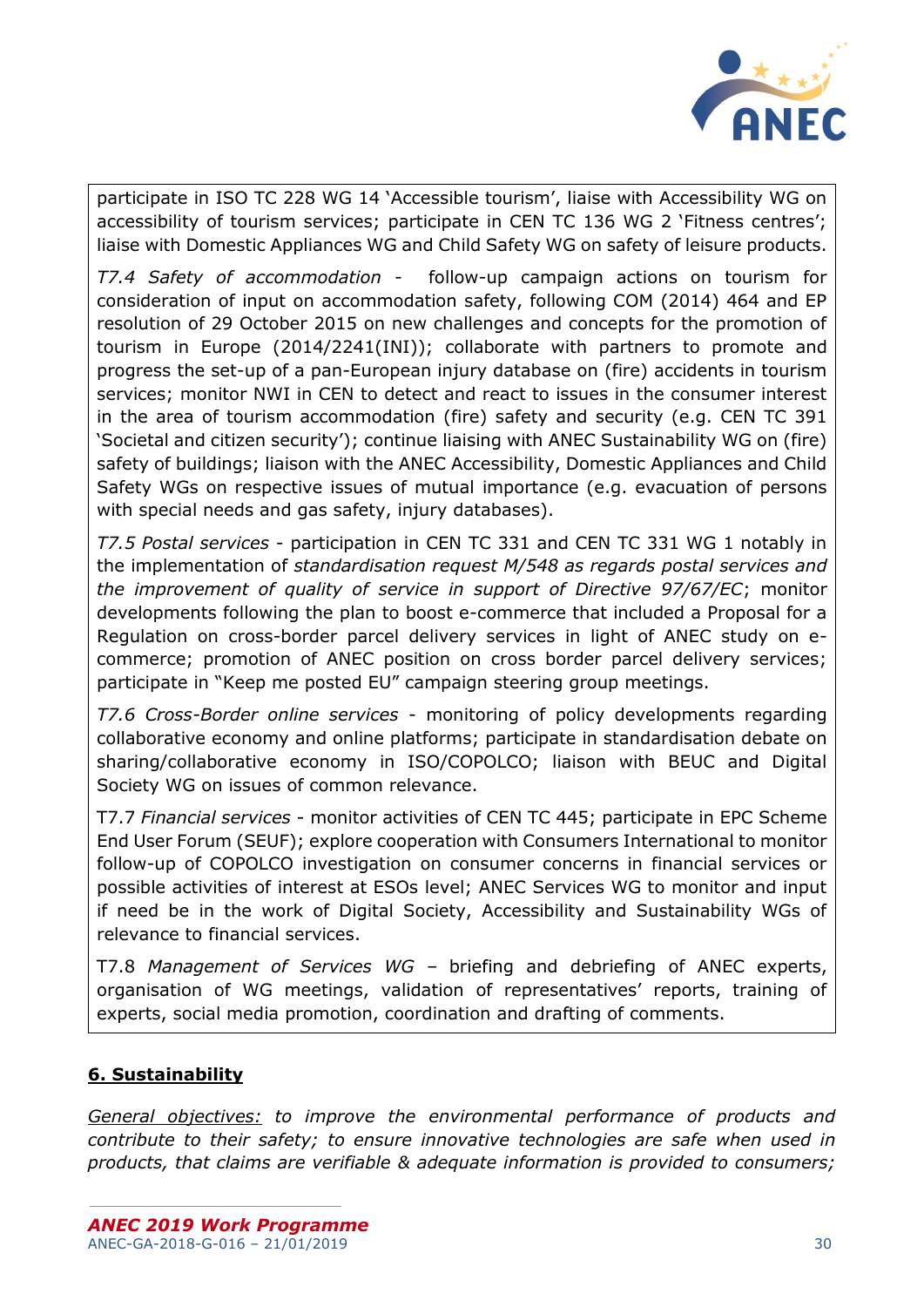

*to encourage the setting of mandatory requirements for product design; to enable consumers to adopt more sustainable consumption behaviours; promoting sustainable growth and supporting consumer interests in key sectors (energy, sustainable products etc).*

The Sustainability WG aims to improve environmental performance of products by assessing the environmental aspects over their entire life cycle. It seeks to achieve mandatory requirements for inclusion in product design, such as energy efficiency, hazardous substances and waste treatment, without which standards cannot achieve sustainable goals and improve consumer welfare. It wants consumers to be able to make sustainable choices, by providing them with a wider range of green products, as well as simple, reliable and easy-to-use eco-labels. It also intends to ensure consumer interests are protected in novel technologies such as the nanotechnologies.

Certain key areas of work – such as the Ecodesign of products and hazardous chemicals in consumer articles - have become controversial issues in recent years, notwithstanding support from most Member States. Hence, consumer organisations will need to push arguments in favour of European action.

In 2019, we foresee the continuation of activities carried out in 2018 and further activities in light of the 2017-2018 EU actions (especially next steps in the field of chemicals legislation relating to products; EU non-toxic environment strategy, EU plastic strategy; EC consultation on interface between chemicals, waste and products legislation; transition phase of the Product Environmental Footprint programme; the revision of energy-related products legislation, ongoing work in Material Efficiency and the revision of the Drinking Water Directive).

# **Sustainability**

# **Description of work in terms of activities and/or tasks**

T8.1 *Hazardous chemicals in consumer products -* call for regulatory framework based on the strategy in ANEC paper from 2014; continue liaising with collaborators of the 2013, 2015 events and possible new allies in NGOs movement for possible joint activities; participation in CEN TC 437 'Electronic cigarettes and e-liquids' and CEN TC 436 'Cabin Air Quality on commercial aircraft – Chemical Agents' and the stakeholder panel of EASA related project; continue contributing to the discussion on the safety of tattoo products in ECHA activities; liaise with other civil society organisations in call for mandatory transparency measures regarding products containing nanomaterials, and participate in related EU policy developments; monitoring and participation in as CEN TC 352 WG 2 'Nanotechnologies - Commercial and other stakeholder aspects' and ISO TC 229 'Nanotechnology' WG 3 PG 14 to follow any other consumer relevant issue emerging; assist CEN SABE in the development of a detailed implementing strategy to support Guide 16; follow up on the policy activities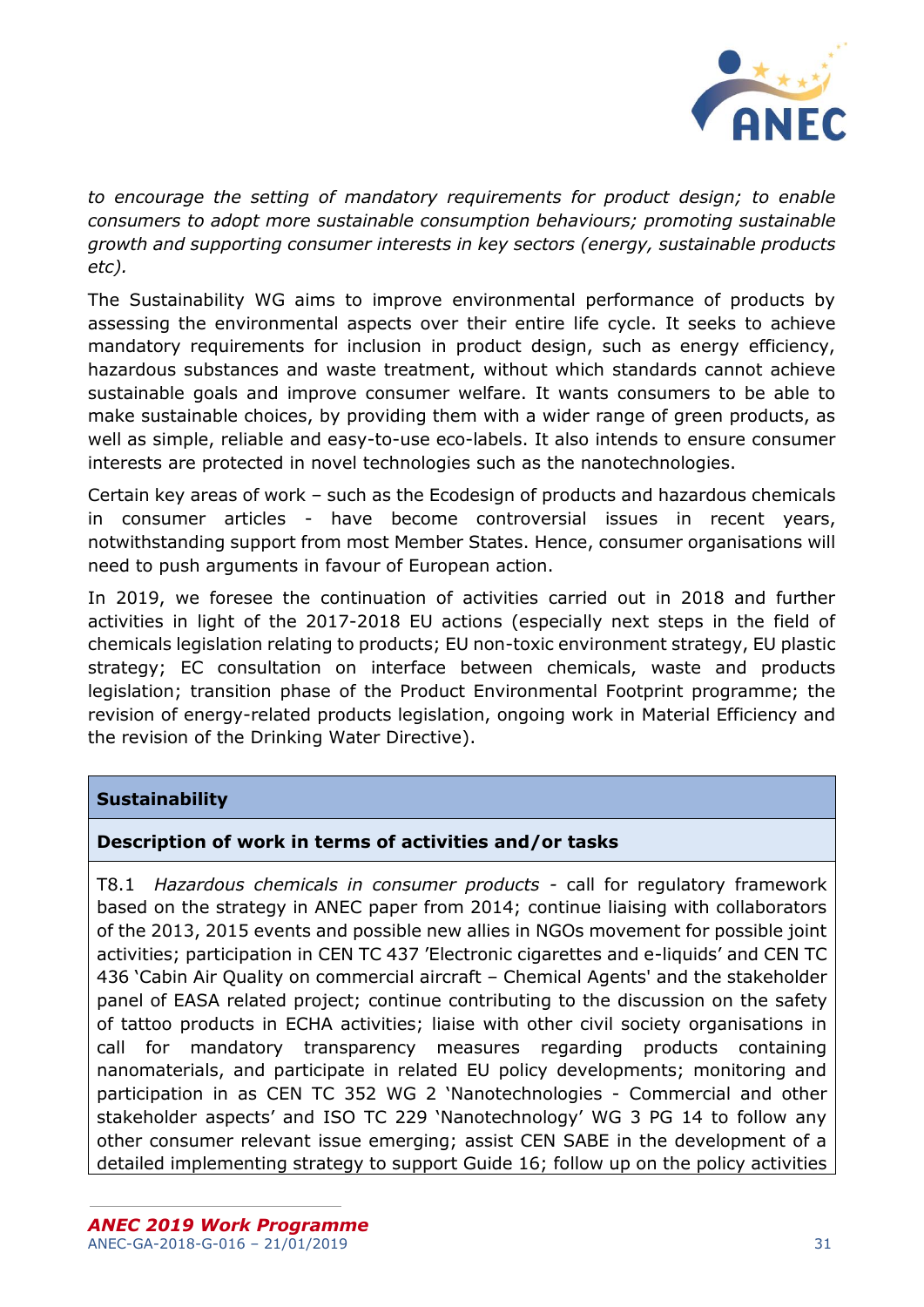

for the enhancement of the European regulation on food contact materials following the European Parliament analysis and DG SANTE initiatives; monitor and comment on any standardisation request which may be prepared by the Commission on the topic of Drinking Water and Materials in Contact with Drinking Water.

T8.2 *Sustainable consumption & production (SCP) -* participate in EC fora on sustainable consumption and production (SCP) e.g. IPP/SCP Regular Committee;; collaborating with BEUC, promoting consumer understanding and benefits of the A-G label and defending the consumer interests during the implementation of the new Regulation revising the directive for the Energy Label; ANEC will aim to make use of its positions regarding substantive sustainability indicators and reporting in emerging policy areas such as sustainable financing; participation in CEN TC 415 and ISO TC 34; follow-up on evidence of monitoring and influencing of developments related to the standardisation on traceable and sustainable cocoa; lobbying jointly with BEUC for a comprehensive SCP policy framework covering all relevant products and addressing relevant sustainable aspects.

T8.3. *Sustainability of construction works* - follow-up on evaluation of proposed revision of Energy Performance of Buildings Directive (EPBD) and possible revision based on ANEC position set out in ANEC paper 'Laying the foundations for sustainable buildings', and 2016 contribution to EC discussion on indicators for the environmental performance of buildings; promote ANEC position on sustainable construction and LCA assessment; monitor developments in CEN TC 350, and with ECOS participation in standards work relevant for the Energy Performance of Buildings Directive.

*T8.4 Environmental labelling* - call for alternatives to EC approach to Life-Cycle Analysis by using the work in ISO TC 207 and subsequent ANEC positions and research/technical studies; pursue synergies in instruments on environmental information to ensure coherency and clarity among product labels aimed at consumers; monitoring the work of ISO TC 207; follow EC actions in the development of EMAS sectoral reference documents for buildings.

*T8.5 Integration of environmental aspects into product standards* - participate in ENIS meetings; participate in CEN/SABE meetings; monitor the effectiveness of the Environmental Helpdesk (EHD); coordinate with ECOS where relevant; monitor of work of SABE/EMT in order to ensure ANEC analysis of ISO standards in the field of environmental management is reflected in EMT recommendations.

*T8.6 Resource efficiency and packaging waste* - promotion of ANEC position regarding a broader sustainable consumption and production approach to the circular economy, going beyond efficiency gains; collaboration with BEUC case-by-case regarding SCP policies, including resource efficiency policies and development of related indicators; monitor work in CEN TC 261 SC 4 'Packaging & the Environment' e.g. development of standard for home-compostable packaging; monitor developments in the EU plastics strategy.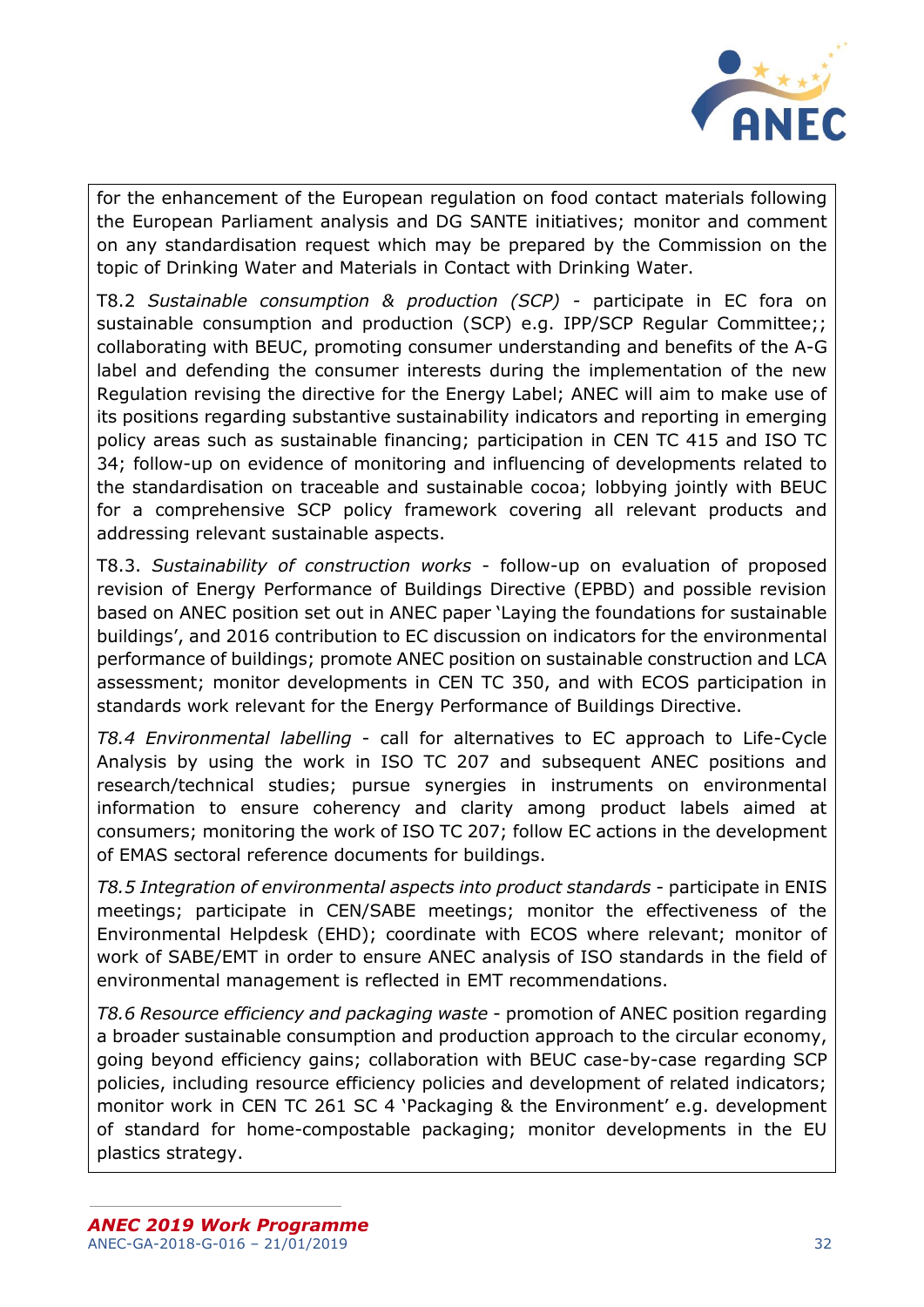

*T8.7 Management of Sustainability WG* – briefing and debriefing of ANEC experts, organisation of WG meetings, validation of representatives' reports, training of experts, social media, coordination and drafting of comments.

# <span id="page-32-0"></span>**7. Traffic & Mobility**

*General objectives: to influence related legislation & standards in order to provide the highest levels of safety practicable to car occupants; to contribute to a high level of safety for vulnerable road users; to ensure efficient, user-friendly & safe infrastructures for innovative transport; to ensure environmental priorities do not jeopardise the safety of motor vehicles.*

The Traffic & Mobility WG seeks to contribute to a high-level of safety among road users and especially vulnerable road users. It defines the ANEC contribution to standardisation work in UNECE on Child Restraint Systems (car seats), and other aspects of motor vehicle safety, where ANEC is the sole representative of the consumer interest, under the umbrella of Consumers International. It also decides the ANEC position in the development and revision of standards for bicycles and accessories in ISO and CEN. Its aim is to ensure environmental priorities do not jeopardise the safety of motor vehicles, and it looks for an efficient, user-friendly & safe way to recharge electric vehicles as well as the safety of personal light electric vehicles (segways, scooters etc). Intelligent Transport Systems are gaining importance, not only in the area of 'automated driving', but also 'the car as data generator': i.e. what data does the car generate? who has access and what will happen with those data? This is monitored at international level by UNECE WP 29 and at European level under CEN TC 278 'Intelligent Transport Systems'. The work on standards in UNECE (confusingly known as 'Regulations' as their use is mandatory in UNECE member countries) is complex and one of only two areas where ANEC is using a paid expert as such expertise is not available voluntarily. Nevertheless, positions are still decided upon by the Traffic & Mobility WG on the advice of the expert.

In 2019, ANEC intends to continue participating in (or monitoring) the work of the same standards committees and working groups it did in 2018 with few changes:

Work on Regulation 129 (Enhanced Child Restraint Systems) was finalised in June 2018 with the adoption of Phase 3 of the regulation (covering belted universal baby/toddler enhanced child restraint systems). Hence, the UNECE Informal Group on ECRS was disbanded in March 2018 on completing its mandate. ANEC will seek a proposal to stop R44 approvals for belted integral CRS are continued in order for R44 to be phased out as soon as possible. One remaining issue are booster cushions without backrest that remain under R44. ANEC will push for a swift move from R44 to R129.

With respect to work on helmets for speed pedelecs, CEN TC 158 'Head protection' had decided to create WG 15 'S-EPAC/pedelec helmets'. ANEC nominated a representative to contribute as we encourage the use of green alternative transport: heavy, bulky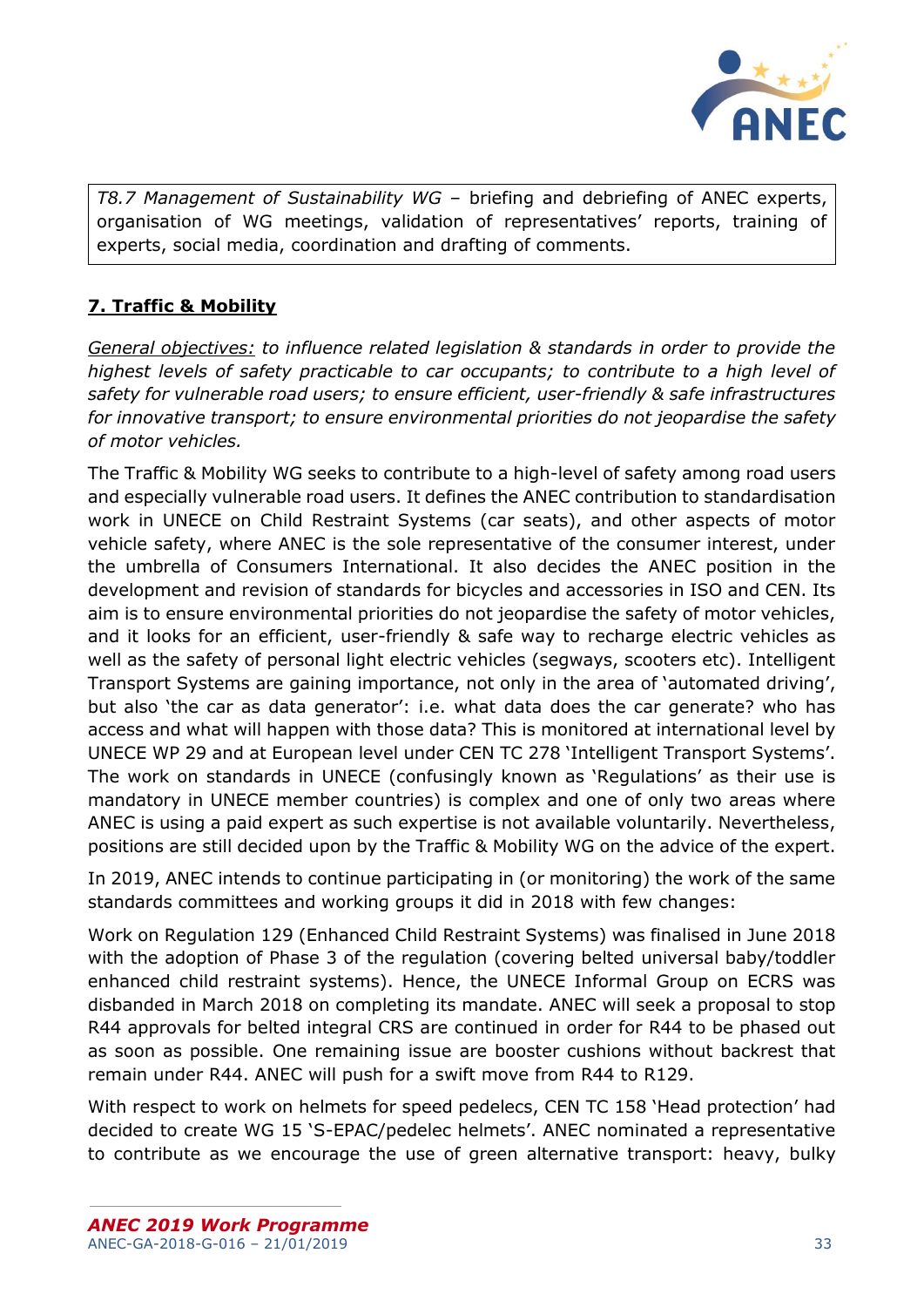

helmets should not jeopardise this. Work has started in 2018. During an enquiry, most CEN members voted in favour of a Technical Specification instead of an EN.

WG 17 'Urban ITS' has been established under CEN TC 278 'Intelligent Transport Systems (ITS)'. Such ITS technologies must ensure integrity, confidentiality and secure handling of data, including personal and financial details, and ensure that consumers' rights are protected. So far, discussions have not touched on the consumer aspects. Nevertheless, ANEC will continue monitoring this WG.

ANEC had participated in the work of CEN TC 441 on fuel labelling for motor vehicles. Its standard, EN 16942, was published in October 2016 and will become effective from October 2018. There was no meeting in 2018, but the TC has not been disbanded yet. ANEC is preparing communication material (statement, press release, video, infographics) to inform consumers about the new fuel identifiers that will appear in filling stations from 12 October 2018.

In 2018 ANEC joined forces with Global NCAP on the need for more stringent requirements for L 6/7 category vehicles (quadricycles) as they show severe shortcomings in frontal and side protection. A proposal by ANEC and Global NCAP was tabled at the GRSP May 2018 session to start discussions. ANEC and Global NCAP will urge during 2019 to incorporate requirements for frontal impact protection for category L-6/7 category vehicles in UNECE Regulation R137.

### **Traffic & Mobility**

### **Description of work in terms of activities and/or tasks**

*T9.1 Child Restraint Systems (CRS)* - participate in UNECE WP 29 and the GRSP in order to provide guidance during the further improvement and refinements of the Regulation 129 on ECRS; develop guidance to consumers in transition phase from R44 to R129; propose to make dormant the remaining part of R44 as soon as possible after adoption of phase 3; participate in ISO TC 22 SC 36 WG 2 to contribute to the discussions on lower tether anchorages (LTA); continue to bring new facts on pirated/non justifiable CRS to the attention of authorities; collate injury information where available ahead of future revisions of R129.

*T9.2 Children left in cars* - monitor continuing instances at European level (in particular, if possible, collecting appropriate statistics from first aid/ambulance services), survey of measures/requirements in different countries, in particular in the Mediterranean countries; evaluation of new achievements, devices, intelligent solutions (using smartphones as a possibility); monitor ISO TC 22 SC 36 WG 2 that intends to investigate the possibilities and opportunities of new technology enabling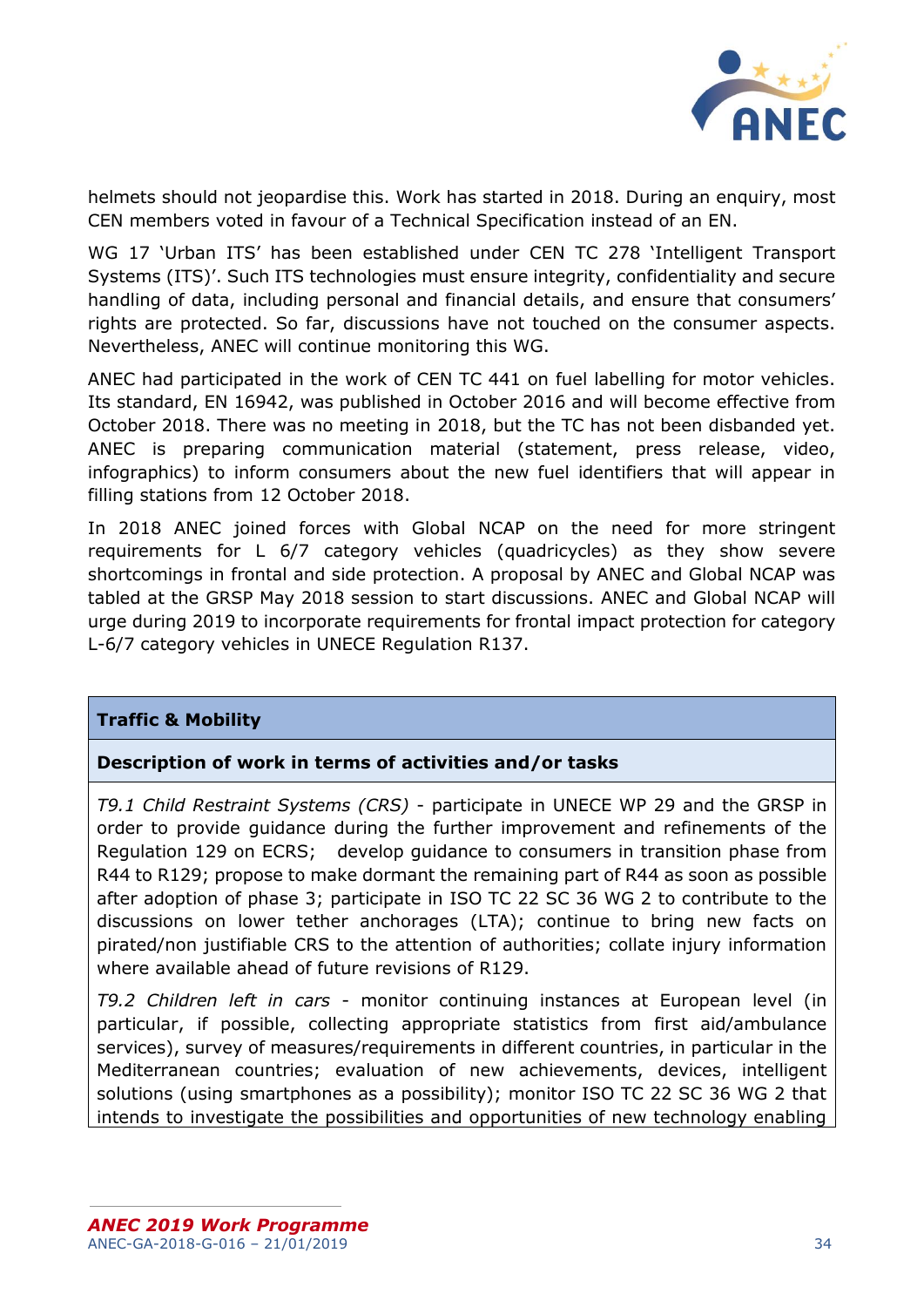

detection of child and CRS presence and other aspects; monitor development in EuroNCAP Roadmap 2025.

*T9.3 Protection of pedestrians from cars* - participate in UNECE WP 29 and its bodies in the development of amendments to R127 and the Global Technical Regulation 9 to ensure testing regimes focus on better pedestrian protection in event of collision with a motor vehicle, and contribute to the revision of the Pedestrian Safety Regulation 78/2009 and Vehicle General Safety Regulation. A proposal to include deployable devices to reduce injuries (pop-up bonnets) has been tabled by Korea. ANEC will monitor this.

*T9.4 Perception of silent cars* - monitor developments at EC and UNECE level and intervene as needed. With the increased use of electro-mobility, a new risk has arisen for vulnerable road users that ANEC will monitor. The UN regulation was adopted at the WP 29 session in March 2016 and amended in March 2017 to address shortcomings. Work on the GTR has started and ANEC will follow.

*T9.5 Bicycles and accessories* - participate in CEN TC 333 and ISO TC 149 on continuous improvement of the standards for bicycles and accessories, in particular in implementation of bicycle use classes and further development of test procedures for braking and the fully assembled cycle; participate in ISO TC 149 SC 1 WG 14 'Revision of ISO 8090:1990 Cycles -Terminology'; continue participation in CEN TC 252 WG 7 in the revision of EN 14344. The publication of the revised draft standard prEN 14344 was expected for early 2018 but there were delays due to several technical discussions. Public Enquiry expected in late 2018 and a meeting after the public enquiry is intended for early 2019.

*T9.6 Electrically Power Assisted Bicycles (EPAC)* - participate in ISO TC 149 WG 15 'EPACs' to contribute to development of the ISO standard for EPAC (ISO 4210-10); participate in CEN TC 333 WG 5 to contribute to the development of the new standard for electric mountain bicycles (EN 15194-2); participate in UNECE GRSP meetings to monitor and contribute to discussions on helmets for speed-pedelec users (supporting user-friendly and safe solutions for users); participate in CEN TC 158 WG 15 'Helmets for speed-pedelec users'.

*T9.7 Safety, efficiency & emissions of motor vehicles* – monitor the developments in UNECE WP 29 on implementation of the worldwide harmonised light vehicles test procedures (WLTP); developments at WP 29 on Tyre Pressure Monitoring Systems (TPMS); monitor the developments regarding tyre labelling; participate in the meetings of CEN TC 441 to contribute to raising awareness on EN 16942 and monitor implementation; participate and monitor developments in the UNECE GRSP Informal group on helmets for motorcyclists (GRSP decided to update the outdated UN Regulation 22 on motorcycle helmets based on new biomechanical research and developments on the market); participate in the CEN/WS 90 'Real drive test method for compiling comparable emission data' to contribute to the Workshop Agreement.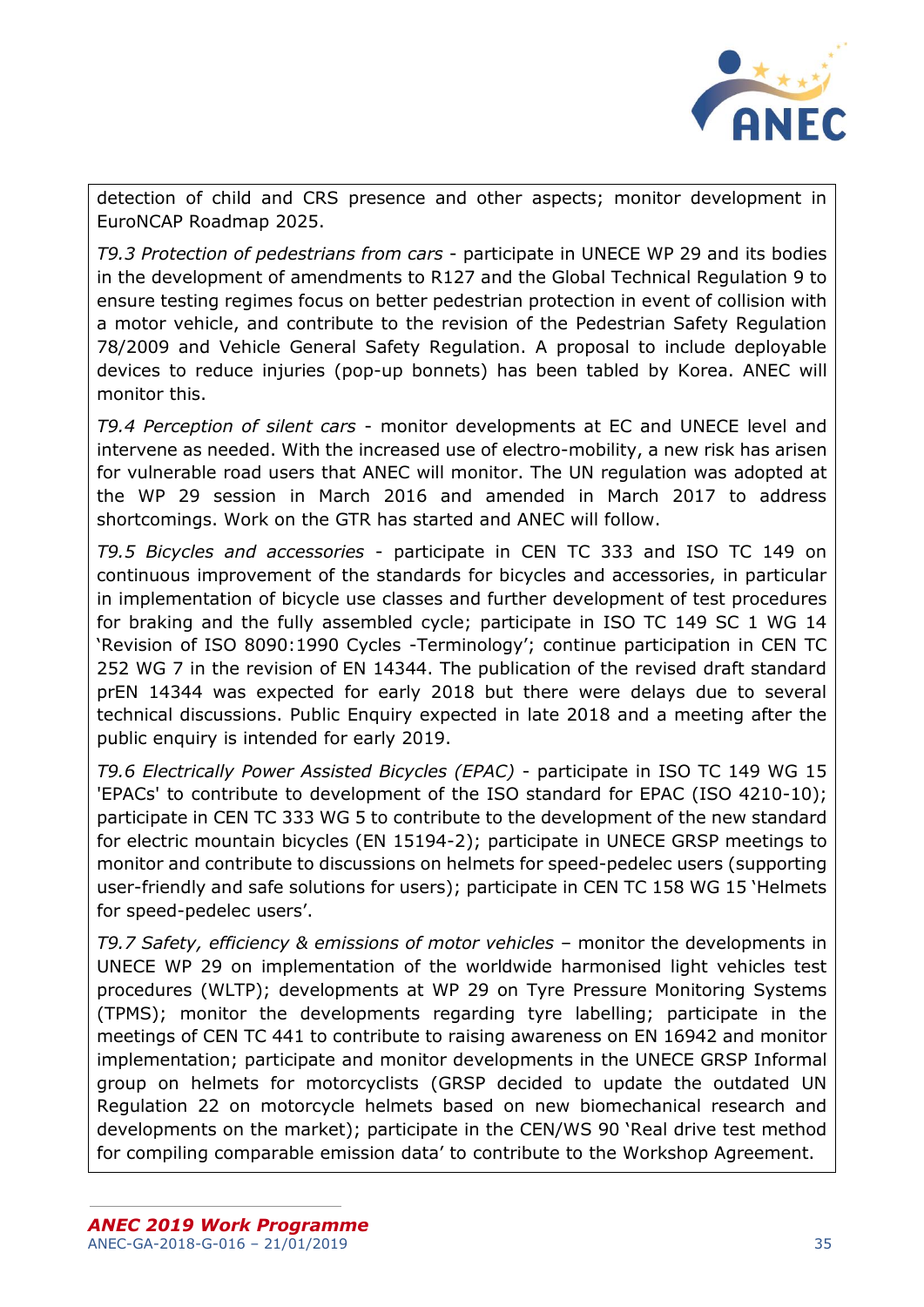

*T9.8 Head restraints in cars* – monitor the developments at UNECE WP 29 that head restraints offer a state of the art solution, both within Europe and internationally.

*T9.9 Frontal impact protection -* monitoring work in UNECE WP 29 and GRSP concerning the revision of Regulations of frontal and side impact protection to detect and react to issues of consumer interest; monitoring work in UNECE WP29 and GRSP concerning the development of a global Technical Regulation on Pole Side Impact phase 2; advocate for the incorporation of requirements for frontal impact protection for category L-6/7 vehicles in regulation 137.

*T9.10 Intelligent Transport Systems (ITS)* - participate in CEN TC 278 and monitor CEN TC 226 WG9; participate in WP 29 and the Informal Group on ITS to monitor developments in automated driving. Monitor CEN TC 278 WG 17 on urban ITS. Through TC 278, monitor ETSI work on C-ITS.

*T9.11 Electro mobility - vehicle* – participate in the Electro-mobility Coordination Group to monitor and influence developments related to the standardisation of electric and plug-in hybrid vehicles and to advocate safe and user-friendly electric vehicles; continue participation in CEN TC 301 and WG 14 to contribute to the European standard (EN 17186) on labelling of electric vehicle (EV) charging and in CEN TC 354 WG 4 to contribute to the European standard (EN 17128) on 'Light electric vehicles and self-balancing vehicles'.

*T9.12 Electro mobility - infrastructure* - follow draft standards in eMobility Coordination Group and CEN TC 301 'Road vehicles' to ensure that infrastructures are in place to charge batteries of electric and plug-in hybrid vehicles (and standardised in an efficient, user friendly and safe way).

*T9.13 Management of Traffic and Mobility WG* – briefing and debriefing of ANEC experts, organisation of WG meetings, validation of representatives' reports, training of experts, coordination and drafting of comments, management of subcontracted expert, preparation of updates on horizontal issues of relevance to other ANEC WGs.

# <span id="page-35-0"></span>**8. ANEC technical studies (ANEC Research & Testing Projects) & technical subcontracting**

# **ANEC technical studies & the subcontracting of experts**

**Rationale and objectives:**

This activity aims at providing the empirical evidence needed to support ANEC positions in the standards development process or at political level, or in providing subcontracted expertise where such expertise is not available to ANEC voluntarily.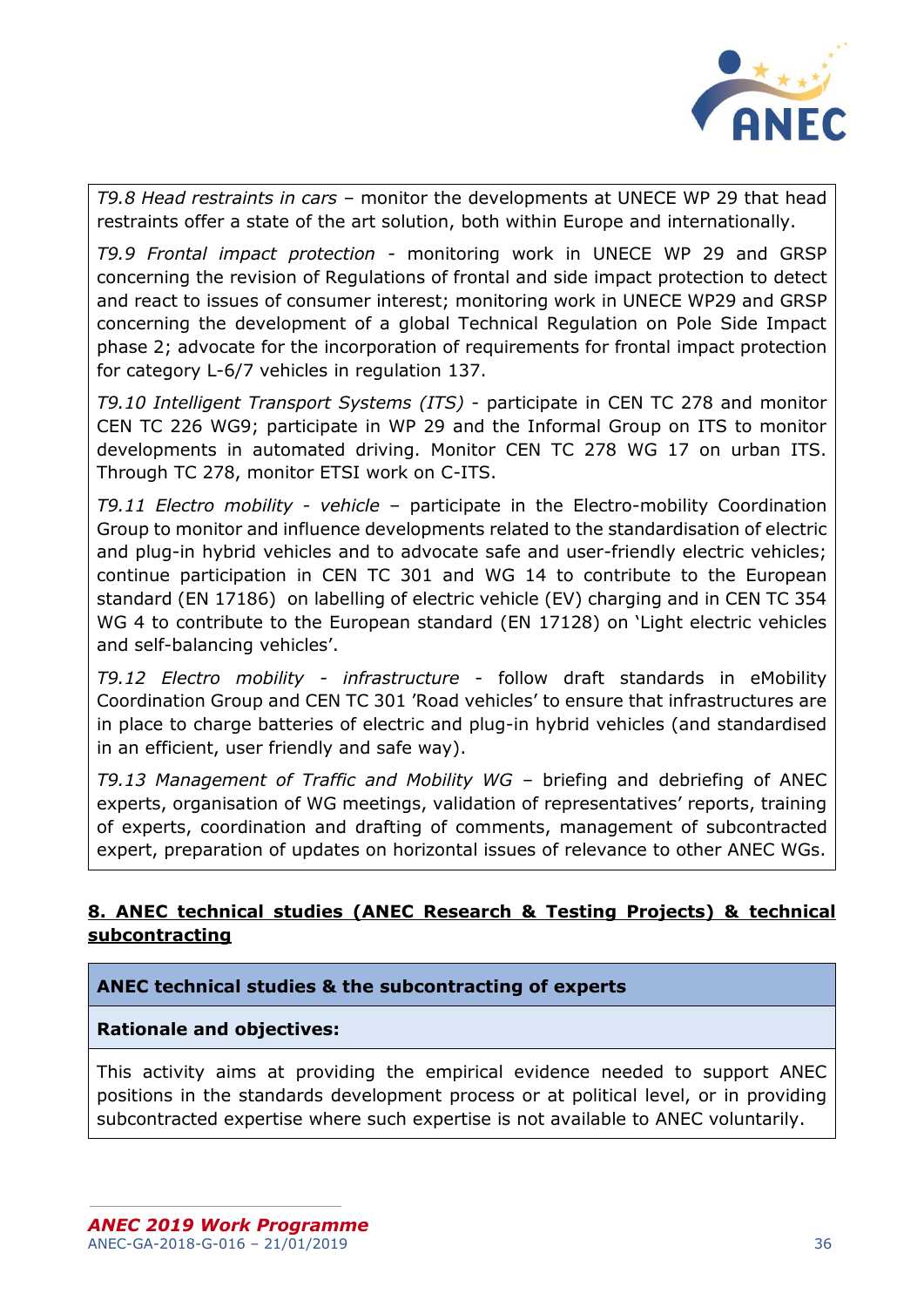

ANEC commissions technical studies and subcontractors systematically, on the basis of transparent procedures, selection criteria and calls for tender. The priorities are identified by the ANEC Working Groups according to their sectoral work programmes. A political priority may be identified by the ANEC Steering Committee.

In 2019, the following studies and subcontracting will be pursued:

1. Child Safety/Services WGs: Study on trampolines and trampoline parks.

The purpose of this study is to provide ANEC with proposals for the improvement and/or development of applicable standards for different kinds of trampolines (domestic use, professional use, sports activities, use in trampoline parks, in playgrounds, …) and trampoline parks.

2. Traffic & Mobility WG: Sub-contracting an expert for the ANEC Traffic & Mobility WG for 2019.

The specialist knowledge needed requires ANEC to use a contracted expert for the UNECE work on standards for vehicle safety.

3. Digital Society WG: Sub-contracting an expert on cybersecurity and privacy standardisation for the ANEC Digital Society WG for 2019.

The specialist knowledge needed requires ANEC to use a contracted expert for the work on cybersecurity standardisation.

4. DOMAP/Accessibility WGs: Sub-contracting an expert for the work on the safety of children, older persons and persons with disabilities in electrical household appliances standards ("removal of the exclusion clause") in 2019;

The scope of the activity of the "exclusion clause" subcontracted expert would be to assist and support ANEC in the continuing revision Parts 2 of EN and IEC 60335 standards with respect to the safety of children, older persons and persons with disabilities. The work will entail providing expertise in terms of written comments, advice to members and the ANEC Secretariat on standards work in this area, as well as promoting these positions in meetings, mainly in IEC.

5. Child Safety/Sustainability WGs: Proposal for a study on colourants in toys and other articles for children.

The purpose of this study is to analyse samples of toys and other articles for children to identify the kind and amount of colourants used.